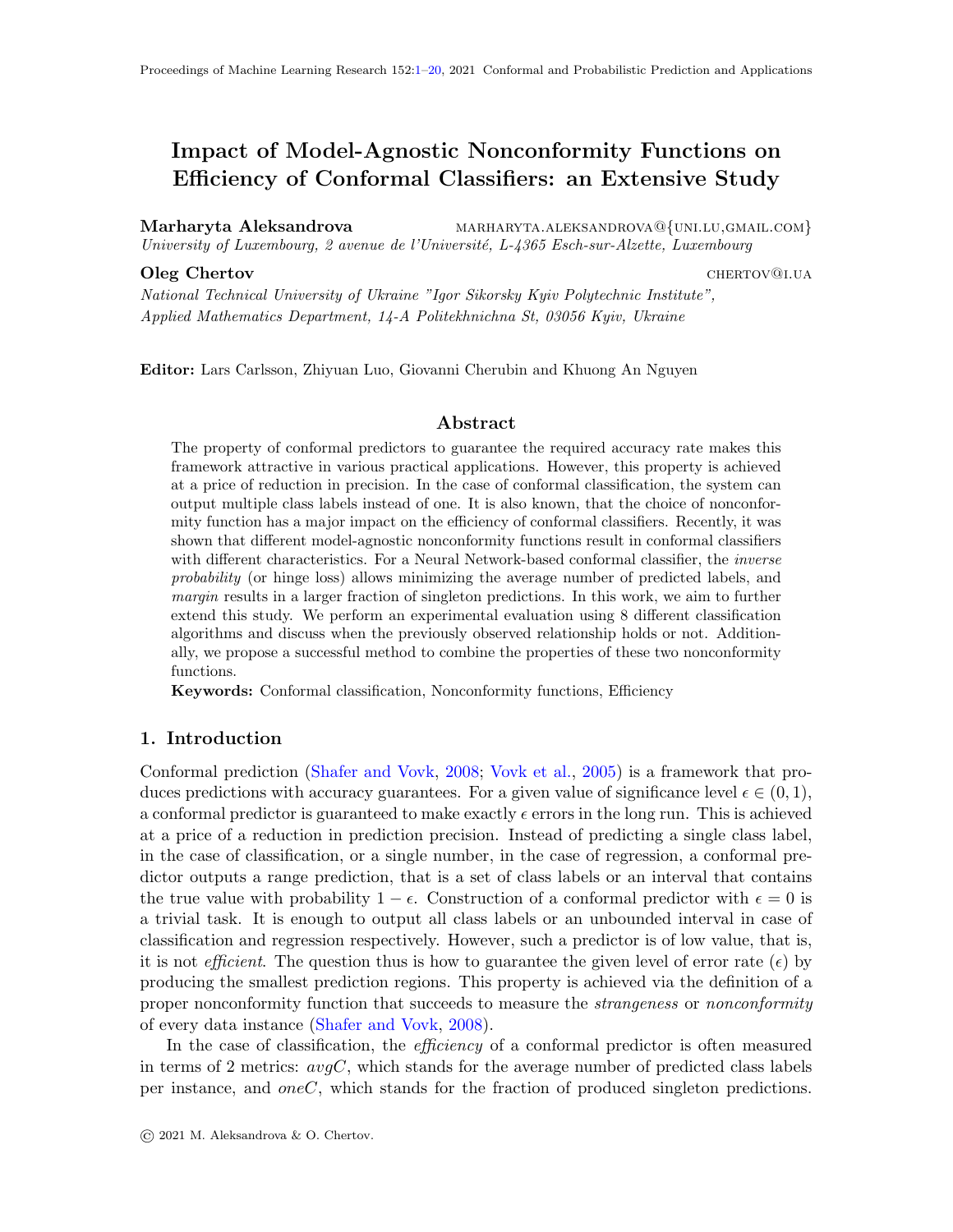Naturally, one would want to minimize  $avgC$  and maximize one C at the same time. A recent study by [Johansson et al.](#page-19-3) [\(2017\)](#page-19-3) showed that the usage of margin as a nonconformity function results in higher oneC and the usage of inverse probability (also known as hinge) results in lower values of  $avgC^1$  $avgC^1$ . The authors used 21 datasets to demonstrate the statistical significance of this relationship. However, this was done for the case where the baseline classifiers were either a single artificial neural network (ANN) or an ensemble of bagged ANNs. In this paper, we aim to extend this study with the following contributions:

- 1. We study if the same pattern is present when other classification algorithms are used. Our experimental results with 8 different classifiers and 9 publicly available datasets show that although the previously observed pattern does hold in the majority of the cases, the choice of the best nonconformity function can depend on the analyzed dataset and the chosen underlying classification model. For example, k-nearest neighbours classifier performs best with margin. Margin is also the best choice in case of balance dataset regardless of the chosen classification model.
- 2. We propose a method to combine both nonconformity functions. Our experimental evaluation shows that this combination always results in better or the same performance as *inverse probability*, thus allowing to increase the value of *oneC* and decrease the value of  $avgC$ . In some cases, the proposed combination outperforms both *inverse* probability and *margin* in terms of both efficiency metrics.
- 3. We discuss several aspects of how the accuracy of the baseline classifier can impact the performance of the resulting conformal predictor. In particular, if the baseline prediction accuracy is very good, then nonconformity function has no impact on the efficiency. Also, the accuracy of the baseline classifier strongly correlates with the fraction of singleton predictions that contain the true label. In this way, the accuracy can be an indicator of the usefulness of the  $oneC$  metric.

The rest of the paper is organized as follows. In Section [2](#page-1-1) we discuss related work. Section [3](#page-2-0) is dedicated to the description of the proposed strategy to combine advantages of margin and inverse probability nonconformity functions. Section [4](#page-3-0) and Section [5](#page-5-0) present the experimental setup and results. Finally, we summarize our work in Section [6.](#page-17-0)

## <span id="page-1-1"></span>2. Related work

Conformal prediction is a relatively new paradigm developed at the beginning of 2000, see [Linusson](#page-19-4) [\(2021\)](#page-19-4) for an overview. It was originally developed for transductive setting [\(Vovk,](#page-19-5) [2013\)](#page-19-5). The latter is efficient in terms of data usage but is also computationally expensive. Recent studies, including the current one, focus on *Inductive Conformal Pre-*diction (ICP) [\(Papadopoulos,](#page-19-6) [2008\)](#page-19-6). ICP trains the learning model only once, however a part of the training dataset should be put aside for model calibration using a predefined nonconformity function.

There are two groups of nonconformity functions: model-agnostic and model-dependent. Model-dependent nonconformity functions are defined based on the underlying prediction model. Such functions can depend on the distance to the separating hyperplane in

<span id="page-1-0"></span><sup>1.</sup> In the rest of the text, we will refer to this relationship as a baseline or original pattern (relationship).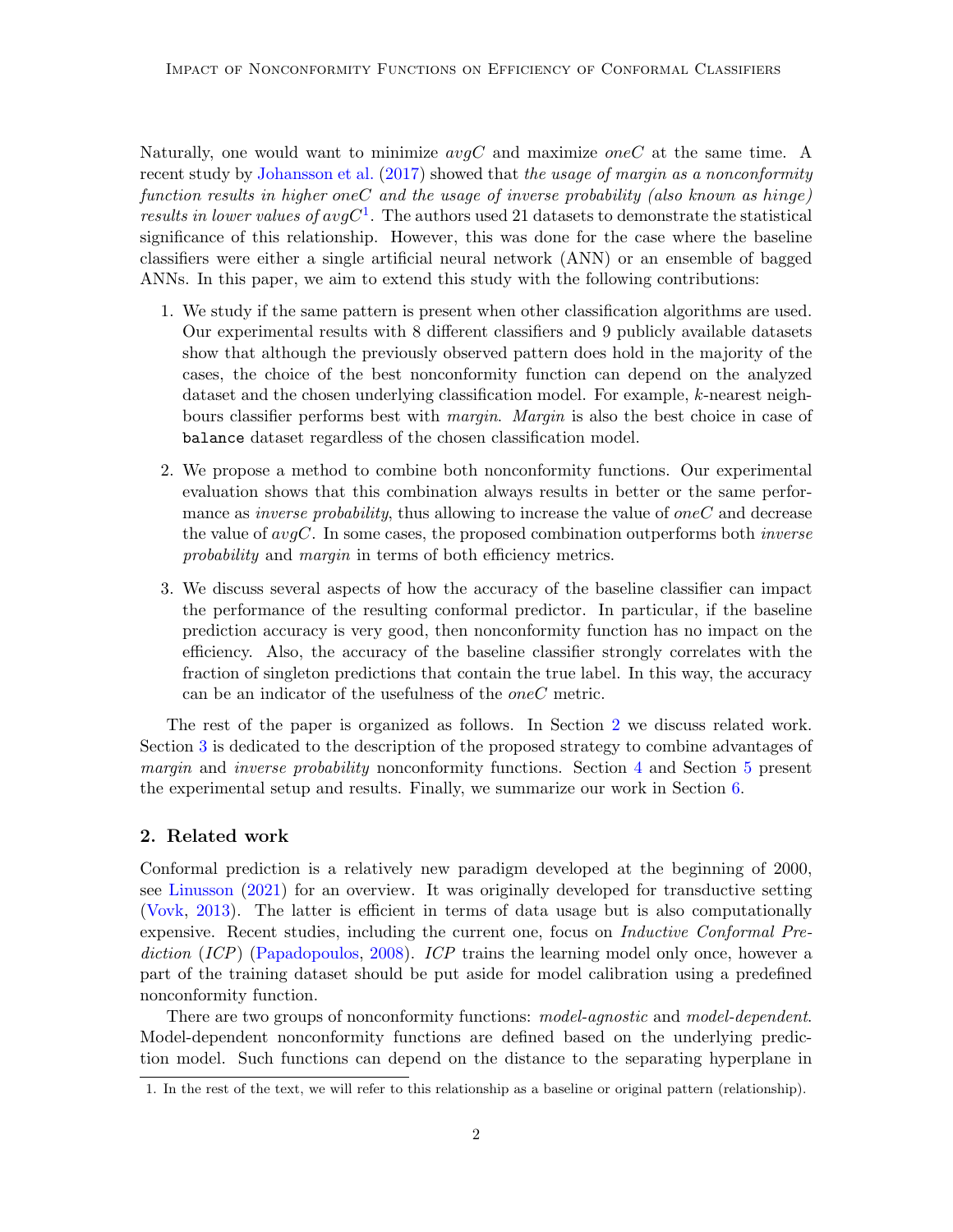SVM [\(Balasubramanian et al.,](#page-18-0) [2009\)](#page-18-0), or the distance between instances in KNN classifier [\(Proedrou et al.,](#page-19-7) [2002\)](#page-19-7). These nonconformity functions are model-specific, thereby, one can not draw generalized conclusions about their behaviour. In a recent study by [Johansson](#page-19-3) [et al.](#page-19-3) [\(2017\)](#page-19-3) it was shown that model-agnostic nonconformity functions do have some general characteristics. Inverse probability nonconformity function, also known as hinge, is defined by the equation  $\Delta[h(x_i), y_i] = 1 - \hat{P}_h(y_i|x_i)$ , where  $x_i$  is the analyzed data instance,  $y_i$  is a tentative class label, and  $\hat{P}_h(y_i|\bm{x_i})$  is the probability assigned to this label given the instance  $x_i$  by the underlying classifier h. It was shown that conformal classifiers based on this metric tend to generate prediction regions of lower average length  $(avgC)$ . At the same time, margin nonconformity function results in a larger fraction of singleton predictions  $(oneC)$ . The latter is defined by the following formula  $\Delta[h(\boldsymbol{x_i}), y_i] = \max_{y \neq y_i} \hat{P}_h(y|\boldsymbol{x_i}) - \hat{P}_h(y_i|\boldsymbol{x_i}),$ and it measures how different is the probability of the label  $y_i$  from the probability of another most probable class label. The experimental evaluations in [Johansson et al.](#page-19-3) [\(2017\)](#page-19-3), however, were performed for a limited number of underlying classification models: ANN and ensemble of bagged ANNs. To the best of our knowledge, there are no research works dedicated to the validity analysis of the discovered pattern in the case of other classification algorithms. This piece of research is missing to draw global conclusions about the characteristics of these nonconformity functions.

Combining characteristics of both margin and inverse probability nonconformity functions is a tempting idea. In recent years many authors dedicated their efforts to understand how one can generate more efficient conformal predictions through a combination of several conformal predictors. [Yang and Kuchibhotla](#page-19-8) [\(2021\)](#page-19-8) and [Toccaceli and Gammerman](#page-19-9) [\(2019\)](#page-19-9) studied how to aggregate conformal predictions based on different training algorithms. Various strategies were proposed for such combination: via p-values [\(Toccaceli and](#page-19-10) [Gammerman,](#page-19-10) [2017\)](#page-19-10), a combination of monotonic conformity scores [\(Gauraha and Spjuth,](#page-19-11) [2018\)](#page-19-11), majority voting [\(Cherubin,](#page-18-1) [2019\)](#page-18-1), out-of-bag calibration [\(Linusson et al.,](#page-19-12) [2020\)](#page-19-12), or via established results in classical statistical hypothesis testing [\(Toccaceli,](#page-19-13) [2019\)](#page-19-13). The challenge of every combination of conformal predictors is to retain *validity*, that is to achieve the empirical error rate not exceeding the predefined value  $\epsilon$ . This property is usually demonstrated experimentally and some authors provide guidelines on which values of significance levels should be used for individual conformal algorithms to achieve the desired validity of the resulting combination. As opposed to these general approaches, in Section [3](#page-2-0) we propose a procedure that is based on the properties of *margin* and *inverse probability*. Through experiments, we show that this approach allows combining their characteristics, higher oneC and lower  $avgC$ , and retains the validity at the same time.

## <span id="page-2-0"></span>3. Combination of *inverse probability* and *margin* nonconformity functions

As was shown by [Johansson et al.](#page-19-3) [\(2017\)](#page-19-3), the usage of *inverse probability* nonconformity function results in less number of predicted class labels on average (lower  $avgC$ ), and margin results in a larger fraction of singleton predictions (higher  $oneC$ ). In this section, we propose an approach to combine these properties of the two nonconformity functions. The validity of this method is studied empirically in Section [5.1](#page-5-1) and its efficiency is demonstrated in Section [5.3.](#page-7-0)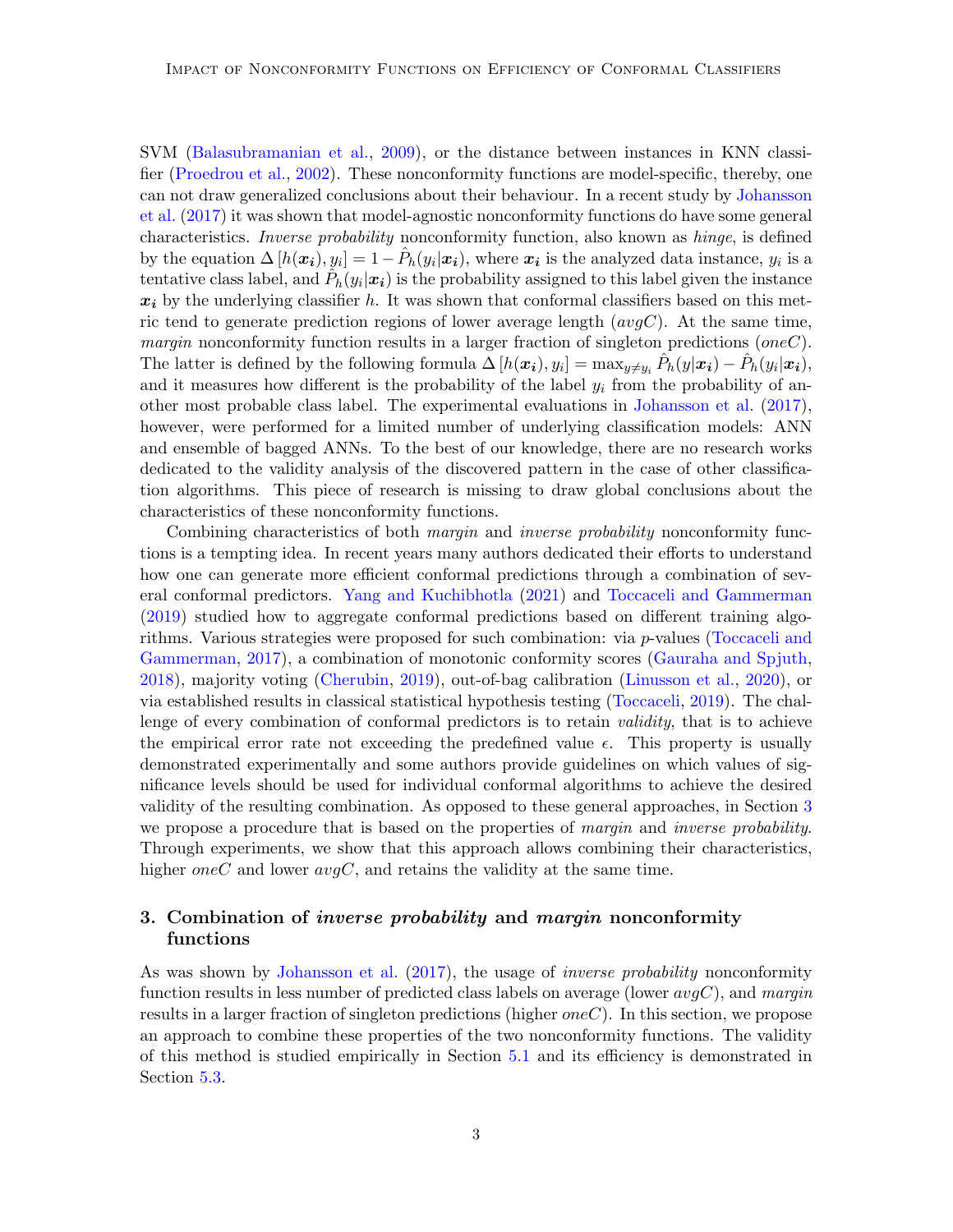It is desirable to have more singleton predictions. However, if a singleton prediction does not contain the true label, then the metric *oneC* not only loses its value but also becomes misleading. In Section [5.2](#page-6-0) we demonstrate that for some datasets only a half of singleton predictions contain the true label. Hence, in our proposed method we decide to take the results produced by inverse probability nonconformity function as a baseline, and then extend them with some singleton predictions resulting from the usage of *margin*.

The proposed procedure is the following. First, we construct conformal predictors using both nonconformity functions separately<sup>[2](#page-3-1)</sup>. For the conformal predictor based on inverse probability, we use the value of  $\epsilon$  specified by the user as the significance level. For the conformal predictor based on *margin*, we set the significance level equal to  $\epsilon/2$ . This is done to compensate for possible erroneous singleton predictions produced by *margin* nonconformity function and to achieve the required level or empirical error rate. **Second**, for every instance in the testing or production dataset, we analyze the predictions generated by both conformal classifiers. If the conformal classifier based on *margin* outputs a singleton and the other conformal classifier does not, then the prediction is taken from the first model. Otherwise, the output of the conformal classifier based on inverse probability is used. Such a combination will perform in the worst case the same as the conformal predictor based on inverse probability. Otherwise, the values of one C and/or  $avgC$  will be improved, as some non-singleton predictions will be replaced with singletons. Thereby, in case the validity is preserved, this combination can be considered as an improved version of the inverse probability nonconformity function.

In the rest of the paper, we use  $M$  and  $IP$  to refer to margin and inverse probability respectively. IP  $M$  is used to refer to the combination explained above. For simplicity, sometimes  $IP_{-}M$  is referred to as a nonconformity function, although technically it is not.

## <span id="page-3-0"></span>4. Experimental setup

To perform experimental analysis, we used the implementation of conformal prediction framework available from *nonconformist*<sup>[3](#page-3-2)</sup> Python library. We followed the general experimental setup from the original paper by [Johansson et al.](#page-19-3) [\(2017\)](#page-19-3). That is we used 10x10-fold cross-validation with 90% of the data used for training and validation of the model, and 10% used for testing. The training dataset was further split into a proper training set and a calibration set in proportion 4:1. All the results reported below are averaged over the  $10x10$ folds. In the original study, the authors used 21 publicly available multi-class datasets from UCI repository [Dua and Graff](#page-19-14) [\(2017\)](#page-19-14). In this paper, we present not aggregated, but detailed results for every analyzed dataset. Such a setup allows us to identify dataset-specific relationships. That is why we chose 9 representative datasets with different characteristics from the original list of 21 ones. The general information about these datasets, such as the number of instances, attributes, and defined classes is given in the first section of Table [1.](#page-4-0)

The original study by [Johansson et al.](#page-19-3) [\(2017\)](#page-19-3) analyzed the performance of conformal classifiers based on the ANN classification model. In this paper, we aim to further extend this analysis and use 8 different classification algorithms as baseline models: Support Vec-

<span id="page-3-1"></span><sup>2.</sup> See [Vovk et al.](#page-19-2) [\(2005\)](#page-19-2); [Shafer and Vovk](#page-19-1) [\(2008\)](#page-19-1); [Johansson et al.](#page-19-3) [\(2017\)](#page-19-3) for explanation of how conformal predictors are constructed.

<span id="page-3-2"></span><sup>3.</sup> <https://github.com/donlnz/nonconformist>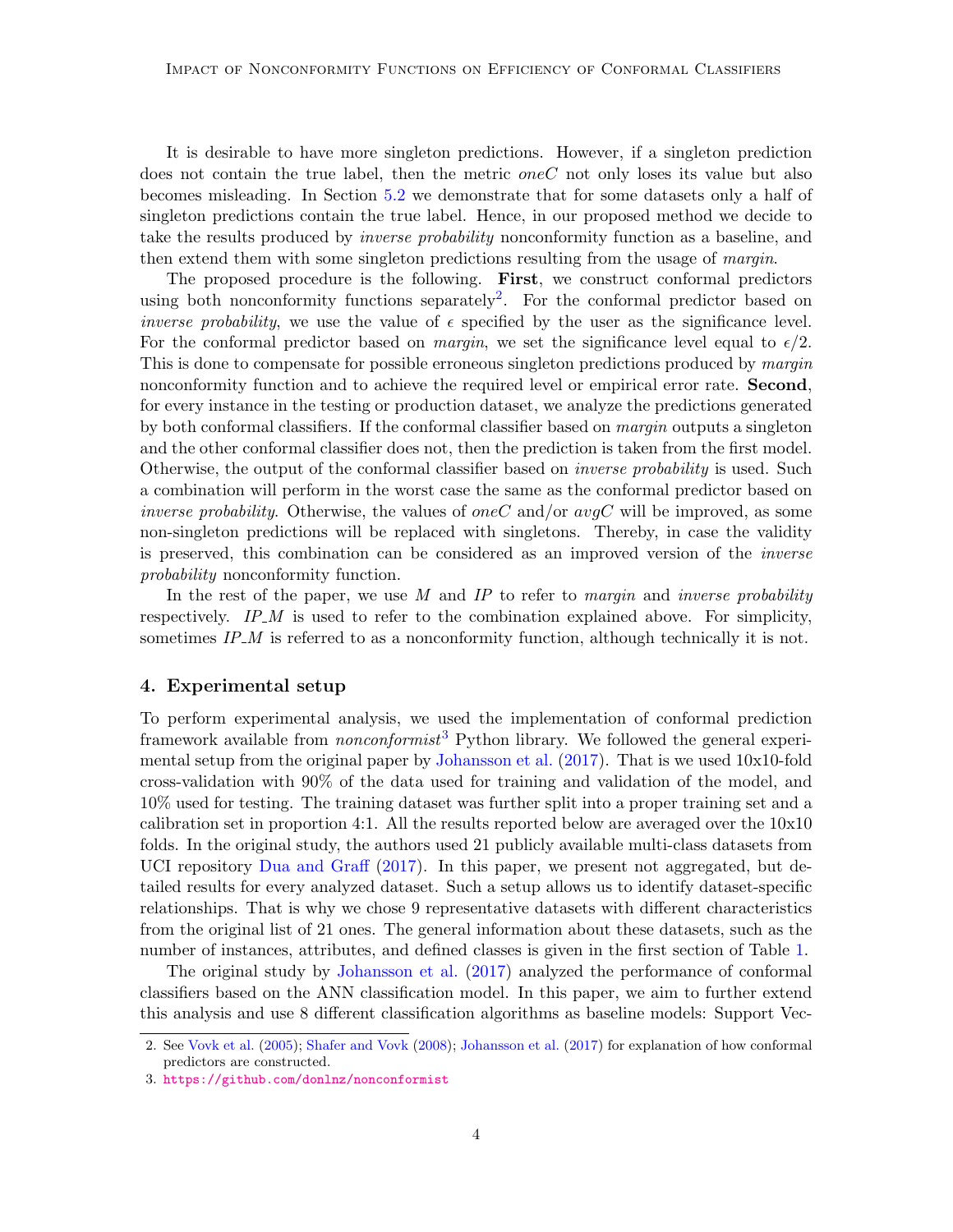<span id="page-4-0"></span>

|                                                                   |                                                |      |                                  |                  |                      |                       |          |                                                     |                                                       |                   |             |                       |              | $\textbf{KNN}(0.05, 0.1, 0.15),$ | $DT(0.05)$ , Ada $(0.15)$ | $(0.2)$ , QDA $(0.15, 0.2)$ |                  |                    |                |
|-------------------------------------------------------------------|------------------------------------------------|------|----------------------------------|------------------|----------------------|-----------------------|----------|-----------------------------------------------------|-------------------------------------------------------|-------------------|-------------|-----------------------|--------------|----------------------------------|---------------------------|-----------------------------|------------------|--------------------|----------------|
| $\boldsymbol{yeast}$                                              | 1484                                           |      | $\infty$ $\supseteq$ $\supseteq$ |                  | $40-87$              | $44\,$                |          |                                                     | $\begin{array}{c} 0.56 \\ 0.02 \\ 0.0 \\ \end{array}$ | $rac{c}{175}$     | 82.5        | $85^{\circ}$          | 77.5         |                                  |                           |                             |                  |                    | ≻              |
| $\ensuremath{\textit{vine}}\xspace\ensuremath{\textit{W}}\xspace$ | $\frac{4898}{11}$                              |      |                                  | $\geq$           | $45 - 58$            | 53                    | $0.50\,$ |                                                     | $\begin{array}{c} 0.02 \\ 0.78 \end{array}$           | 65                | 77.5        | 85                    | 77.5         | KNN                              | (0.05, 0.1)               |                             |                  |                    | ≻              |
| $\emph{wind}$                                                     | $\begin{array}{c} 1599 \\ 11 \\ 6 \end{array}$ |      |                                  | $\overline{z}$   | $\frac{38-50}{45}$   |                       | 0.52     | $0.03\,$                                            | $0.27\,$                                              | $\sqrt{2.5}$      | 80          | 82.5                  | 82.5         | KNN                              | $(0.05, 0.1)$ ,           | DT(0.05)                    |                  |                    | ≻              |
| balance                                                           | 625                                            |      |                                  | $\overline{z}$   | $3-21$               | 10                    | 0.96     | $0.00\,$                                            | $0.80\,$                                              | $rac{675}{10}$    | 42.5        | ςq                    | $50^{\circ}$ | KNN, DT, RF,                     | GNP, MPR,                 | Ada, QDA                    |                  |                    |                |
| wave                                                              | 5000                                           | 21   |                                  | $\triangleright$ | $\frac{13-25}{17}$   |                       |          | $\begin{array}{c} 0.90 \\ 0.00 \\ 0.92 \end{array}$ |                                                       | 25                | 27.5        | $\mathcal{S}$         | $47.5$       | Ada                              | (0.1, 0.15,               | $0.20)$                     | $\rm{Ada}(0.01)$ | $\rm RF$           | ≻              |
| cars                                                              | 1728                                           |      |                                  | $\overline{z}$   | $96 - 7$             | 13                    |          |                                                     | $\begin{array}{c} 0.88 \\ 0.00 \\ 0.93 \end{array}$   | 47.5              | 37.5        | $\frac{45}{4}$        | $\ddot{4}$   | KNN                              |                           |                             |                  | $R_{\rm H}$        | ≻              |
| glass                                                             | 214                                            |      | ပ                                | $\overline{z}$   | 24-92                | $48$                  | 0.63     | $0.02$<br>$0.69$                                    |                                                       | $\frac{c_1}{c_2}$ | $67.5$      | 65                    | 37.5         | KNN,                             | E                         |                             |                  | <b>MPR</b>         | $\succ$        |
| user                                                              | 403                                            | LO   |                                  | mostly           | $5 - 32$             | $\overline{a}$        | $\,0.93$ | $0.00$                                              | $0.98\,$                                              | $\overline{15}$   | 22.5        | JΩ                    | 17.5         | KNN                              |                           |                             | Ada(0.15)        |                    | ≻              |
| iris                                                              | 150                                            |      |                                  |                  | $2-6$                |                       | 0.98     | $0.00$                                              | 0.92                                                  | LC.               | 2.5         |                       |              |                                  |                           |                             |                  |                    |                |
| <b>Datasets</b>                                                   | $#$ instances                                  |      | $\#$ attributes $\#$ classes     | $balanced$       | $b\_err$ range, $\%$ | $b_error$ median, $%$ | mean     | mean-std                                            | corr. b_acc                                           | one $C,\!\%$      | $avgC,\!\%$ | one $C,\overline{\%}$ | $avgC, \%$   |                                  | $M$ is the best           |                             | $IP$ is the best | $IP_M$ is the best | $H \geq M > I$ |
| Section                                                           |                                                | ojui |                                  |                  |                      |                       |          |                                                     | $\bar{H}$                                             |                   | $s$ auqq    |                       | .tat.        |                                  |                           |                             | patterns         |                    |                |
|                                                                   |                                                |      |                                  |                  | $\mathfrak{a}$       |                       |          | S                                                   |                                                       |                   |             |                       |              |                                  |                           | ΙQ.                         |                  |                    |                |

Table 1: Characteristics of the datasets and summarization of results Table 1: Characteristics of the datasets and summarization of results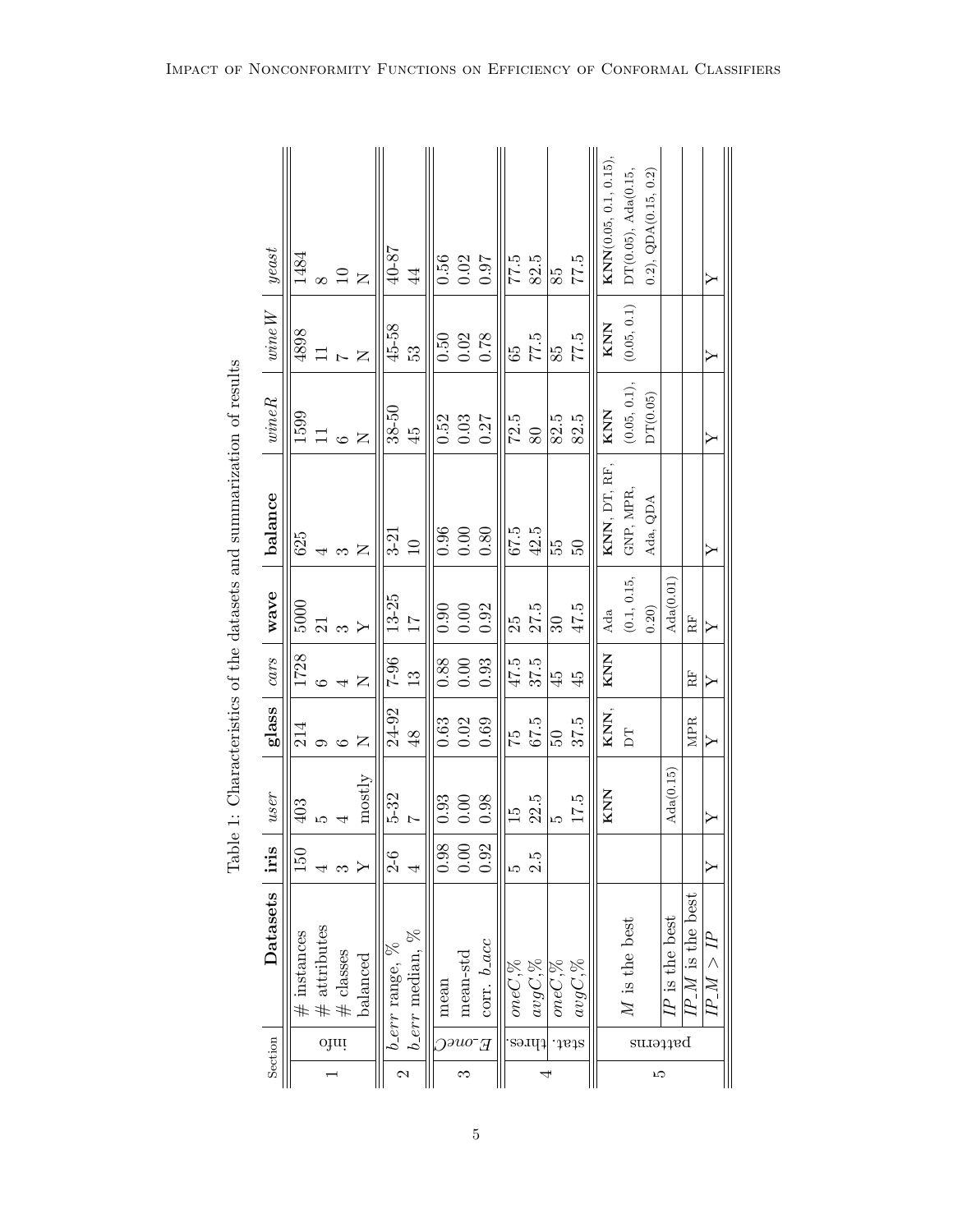tor Machine (SVM), Decision Tree (DT), k-Nearest Neighbours (KNN), AdaBoost (Ada), Gaussian Naive Bayes (GNB), Multilayer Perceptron (MPR), Random Forest (RF) and Quadratic Discriminant Analysis (QDA). We used implementations of these algorithms available from scikit-learn Python library. In Table [2,](#page-5-2) we summarize the input parameters of these algorithms unless the default values are used.

<span id="page-5-2"></span>Table 2: Input parameters of classification algorithms

| Algorithm  | Input parameters                                                       |
|------------|------------------------------------------------------------------------|
| <b>SVM</b> | $probability = True$                                                   |
| DТ         | $\min$ _samples_split= $\max(5, 5\%$ of proper training dataset)       |
| <b>KNN</b> | $n\_{neighbour} = 5$                                                   |
| MPR.       | alpha= $1$ , max_iter= $1000$                                          |
| RF.        | $n_{\text{estimators}} = 10$ , $min_{\text{samples}} \text{split} = 0$ |

Different classifiers perform differently on different datasets. We demonstrate this in the second section of Table [1.](#page-4-0) To calculate the corresponding values, we used the same 10x10-fold cross-validation but without splitting the training set into a proper training set and a validation set.  $b_error$  range from the first row of this section demonstrates the range of errors produced by all 8 classification algorithms in the baseline mode<sup>[4](#page-5-3)</sup>. We can notice that some datasets are easier to classify, for example, iris dataset for which the maximum error is 6%. At the same time, other datasets are more difficult, for example, wineW for which none of the classifiers can produce error less than  $45\%$ . The performance of classifiers is not uniformly distributed within the given ranges. This can be seen from the median of baseline error distribution, see row *b\_err median*. For example, for the cars dataset different classifiers result in errors ranging from 7% to 96%. However, the median value of 13 shows that half of them perform relatively well.

All experimental evaluations were performed for 5 different values of significance level  $\epsilon \in \{0.01, 0.05, 0.1, 0.15, 0.20\}$ . For every combination of dataset, baseline classification algorithm and  $\epsilon$ , we calculated the values of oneC and  $avgC$  with 2 different nonconformity functions  $(IP \text{ and } M)$  and their combination  $IP.M$ . After that, the results were compared to see if any of the nonconformity functions or their combination results in a more efficient conformal predictor. Due to the space limitations of this paper, we present detailed results only for 4 datasets highlighted in bold in Table [1.](#page-4-0) However, experimental results for all datasets and the code used for the experimentation are available in the related git repository<sup>[5](#page-5-4)</sup>.

## <span id="page-5-0"></span>5. Experimental results

## <span id="page-5-1"></span>5.1. Validity

We start with the analysis of *validity*, that is first we check if the produced conformal predictors indeed achieve the required error rate. This property was demonstrated in previous

<span id="page-5-3"></span><sup>4.</sup> In this text we use the baseline mode to refer to the standard (non-conformal) prediction.

<span id="page-5-4"></span><sup>5.</sup> <https://github.com/marharyta-aleksandrova/copa-2021-conformal-learning>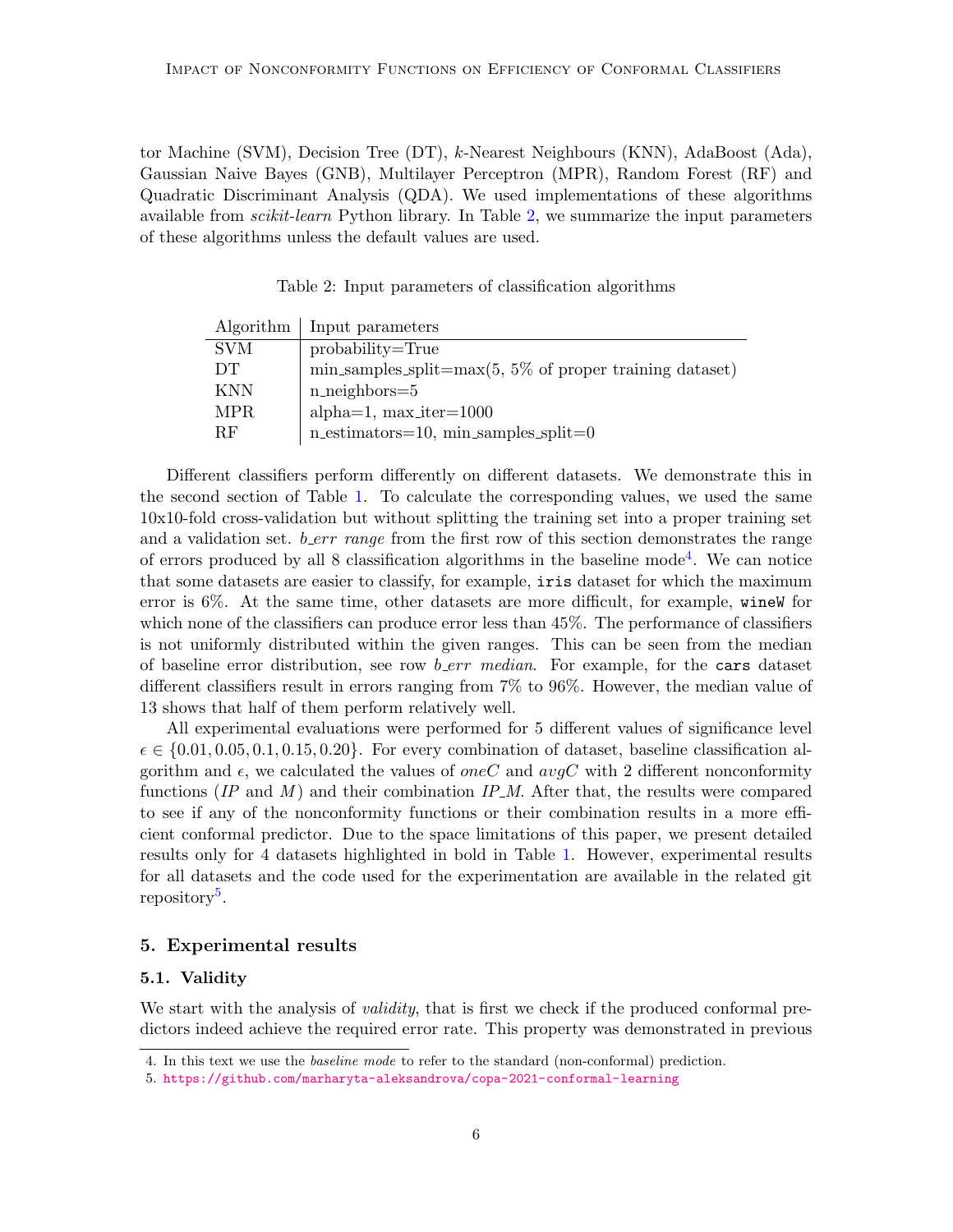works both for *inverse probability* and *margin*. It is also theoretically guaranteed for any nonconformity function, but not for a combination of those, like IP\_M. In Table [3](#page-6-1) we demonstrate the empirical error rates averaged among all datasets. As we can see, all conformal predictors are well-calibrated. The validity of conformal predictor based on  $IP_{-}M$  can be explained by the fact, that we add margin-based predictions to the IP-based model only in case when we are very confident about them. Recall that the significance level is set to  $\epsilon/2$ for this case, see Section [3.](#page-2-0) Thereby, the probability to generate enough invalid predictions to surpass the allowed error rate  $\epsilon$  is very low.

<span id="page-6-1"></span>Table 3: Empirical error rates

| eps: $\begin{array}{ ccc} 0.01 & 0.05 & 0.10 & 0.15 & 0.20 \end{array}$                                                                                                                          |  |  |  |
|--------------------------------------------------------------------------------------------------------------------------------------------------------------------------------------------------|--|--|--|
|                                                                                                                                                                                                  |  |  |  |
|                                                                                                                                                                                                  |  |  |  |
| $\begin{array}{ c cccc } \hline IP & 0.01 & 0.05 & 0.09 & 0.14 & 0.19 \ \hline IP_{\rm }M & 0.01 & 0.05 & 0.10 & 0.15 & 0.19 \ \hline M & 0.01 & 0.05 & 0.10 & 0.15 & 0.19 \ \hline \end{array}$ |  |  |  |

#### <span id="page-6-0"></span>5.2. Informativeness of oneC

In Section [3,](#page-2-0) we discussed the issue that can happen with *oneC* metric. Indeed, if a large portion of predicted singletons does not contain the true label, then this metric can be misleading. We calculated the ratio of the number of singleton predictions that contain the true label to the overall number of singleton predictors for different setups and algorithms. We denote this value as  $E\text{-}oneC$  from *effective oneC*. The corresponding results are presented in section 3 of Table [1.](#page-4-0)

The first row of this section shows the averaged value of E one C over all 5 values of  $\epsilon$ and 3 nonconformity functions. We can notice that this value is very different for different datasets ranging from 0.98 for iris to only 0.50 for wineW. This means that for wineW on average half of the produced singleton predictions do not contain the true label. In real applications, this prediction can be more confusing than a prediction with multiple labels.

We can notice that there is a certain correlation between the mean value of  $E\_{one}C$  and the difficulty of the dataset for the baseline classifiers  $(b\_err)$ . To analyze this relationship, we calculated the value of correlation between the corresponding characteristics. The results are presented in the third row *corr.* b *acc*. We can see that for 5 of 9 datasets (56%) the correlation is above 0.9. This holds for iris, user, cars, wave, and yeast datasets. For 2 more datasets (balance and wineW), the correlation coefficient is approximately 0.8. For glass dataset, it is equal to  $0.69$ , and only for wineR the correlation is as low as  $0.27$ . These results show a strong relationship between the baseline error of the underlying classification model and the correctness of singleton predictions.

Finally, to check if  $E\textsubscript{one}C$  depends on the chosen nonconformity function, we averaged the results separately for different non-conformity functions and then calculated the standard deviation of the resulting three values. The corresponding results are presented in the second row *mean-std*. We notice that *mean-std* is very low for all datasets. This indicates that  $E\_{one}$ C does not depend on the choice of nonconformity function.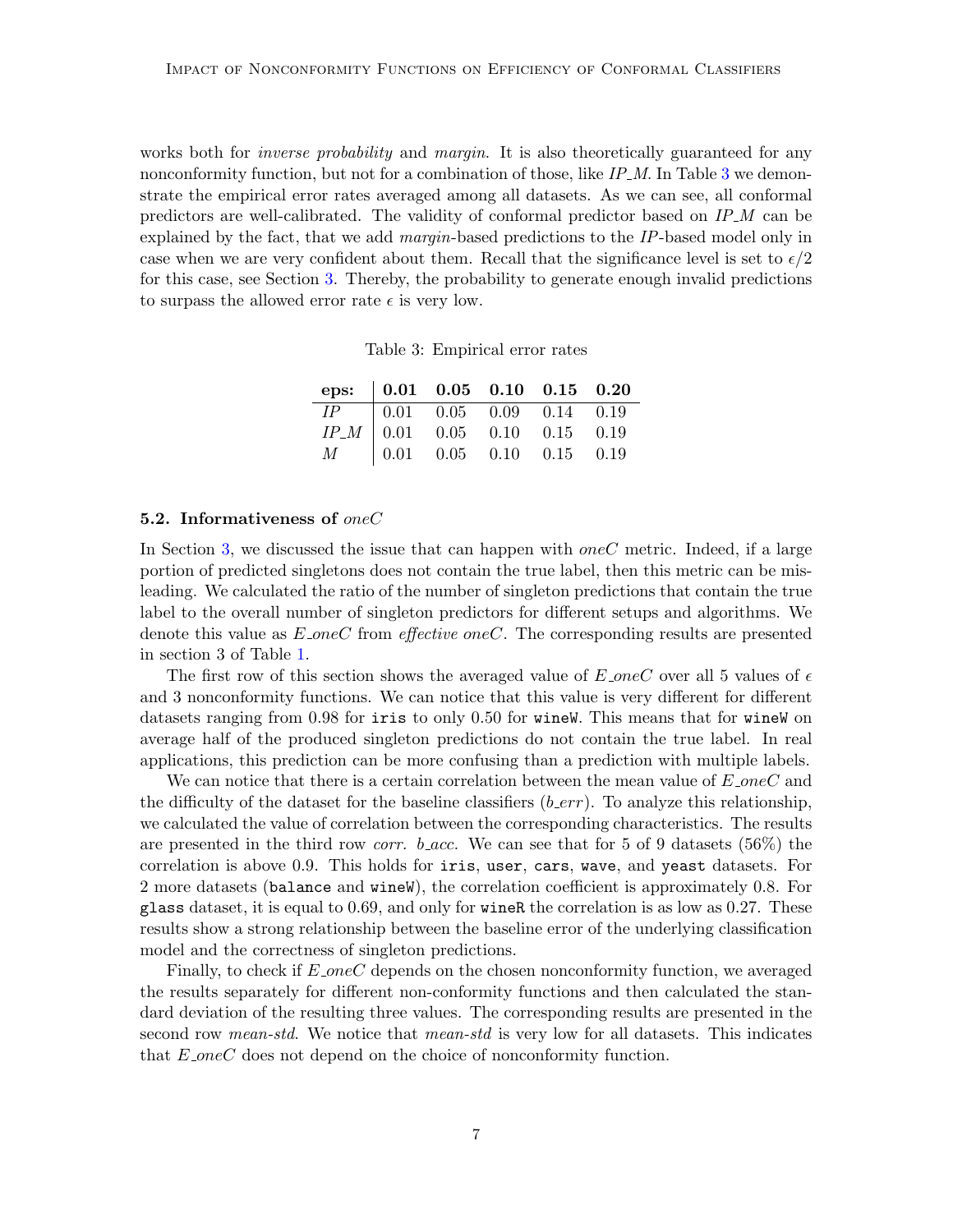#### <span id="page-7-0"></span>5.3. Efficiency of different nonconformity functions

In this section, we study the relationship between different nonconformity functions and the effectiveness of the resulting conformal predictors. For every combination of a dataset, a baseline classifier, and a value of  $\epsilon$ , we calculate the values of oneC and avgC. For visual analysis, the corresponding results are plotted using the same format as in Figs. [1](#page-9-0) and [2.](#page-10-0) Such figures contain information about the distribution of instances between classes (plots a), the baseline error rate of all classification algorithms  $b\_err$  (plots b), and the corresponding values of the efficiency metrics (plots from  $c$  to j). The latter group of plots contains three lines corresponding to margin (dashed line), inverse probability (dash and dot line) and their combination  $IP_{\mathcal{M}}$  (thin solid line).

Further, we evaluate how significant are the differences between different nonconformity functions. The corresponding results are summarized in the same format as presented in Table [4.](#page-11-0) Here, for every baseline classifier and value of  $\epsilon$ , we present a comparison matrix. A value in the matrix shows if the row setup is better (indicated with  $+)$ ) or worse (indicated with  $-$ ) than the column setup. The star indicates if the detected difference is statistically significant<sup>[6](#page-7-1)</sup>. To avoid too small differences, we put a sign into the matrix only if the corresponding difference is above the threshold of  $2\%$ <sup>[7](#page-7-2)</sup> or it is statistically significant. For example, from Table [4](#page-11-0) we can see that *margin* results in better values of *oneC* than IP and IP M for SVM with  $\epsilon = 0.05$ . These results are also statistically significant, as indicated by a \*. At the same time, for  $\epsilon = 0.1$  margin improves the results of IP\_M by at least 2%. However, this difference is not statistically significant. Section 4 of Table [1](#page-4-0) shows the fraction of setups, for which we can observe a difference between the performance of conformal classifiers with different nonconformity functions either by exceeding the threshold of 2% (thres.) or observing statistical significance (stat.). These values are calculated as follows. For every dataset, we have 40 setups (5 values of  $\epsilon \times 8$  baseline classifiers). Each such setup corresponds to one matrix for *oneC* and one matrix for  $avgC$  in significance tables. We calculate how many of these matrices either have at least one + or  $-$ , or have at least one statistically significant result. After that, the calculated number is divided over 40.

Using such information for all datasets, we can analyze the efficiency of conformal classifiers for different nonconformity functions and identify which of them perform better. The corresponding findings are summarized in section 5 of Table [1.](#page-4-0) This part of the table shows the deviations from the pattern originally observed by [Johansson et al.](#page-19-3) [\(2017\)](#page-19-3). In our experiments we observed the following 3 deviations: 1)  $\vec{M}$  is the best: margin can produce both higher values of oneC and lower values of  $avgC$ , that is margin is the best choice of nonconformity function; 2) **IP** is the best: *inverse probability* is the best choice of nonconformity function; 3)  $IP_{-}M$  is the best: the combination of M and IP produces the best results in terms of both efficiency metrics. Additionally, our experiments show that  $IP_M$ never performs worse than IP (IP  $\Delta M > I$ ). Note also, that we never observed the inverse pattern, that is inverse probability resulting in higher values of oneC and margin resulting in lower values of  $avgC$  at the same time. In the rest of this section, we demonstrate our

<span id="page-7-1"></span><sup>6.</sup> Statistical significance was estimated using Student's t-test with  $\alpha = 0.05$ .

<span id="page-7-2"></span><sup>7.</sup> For 100% we take the value of 1 for oneC and the total number of classes for avgC. These are the maximum values of these two metrics.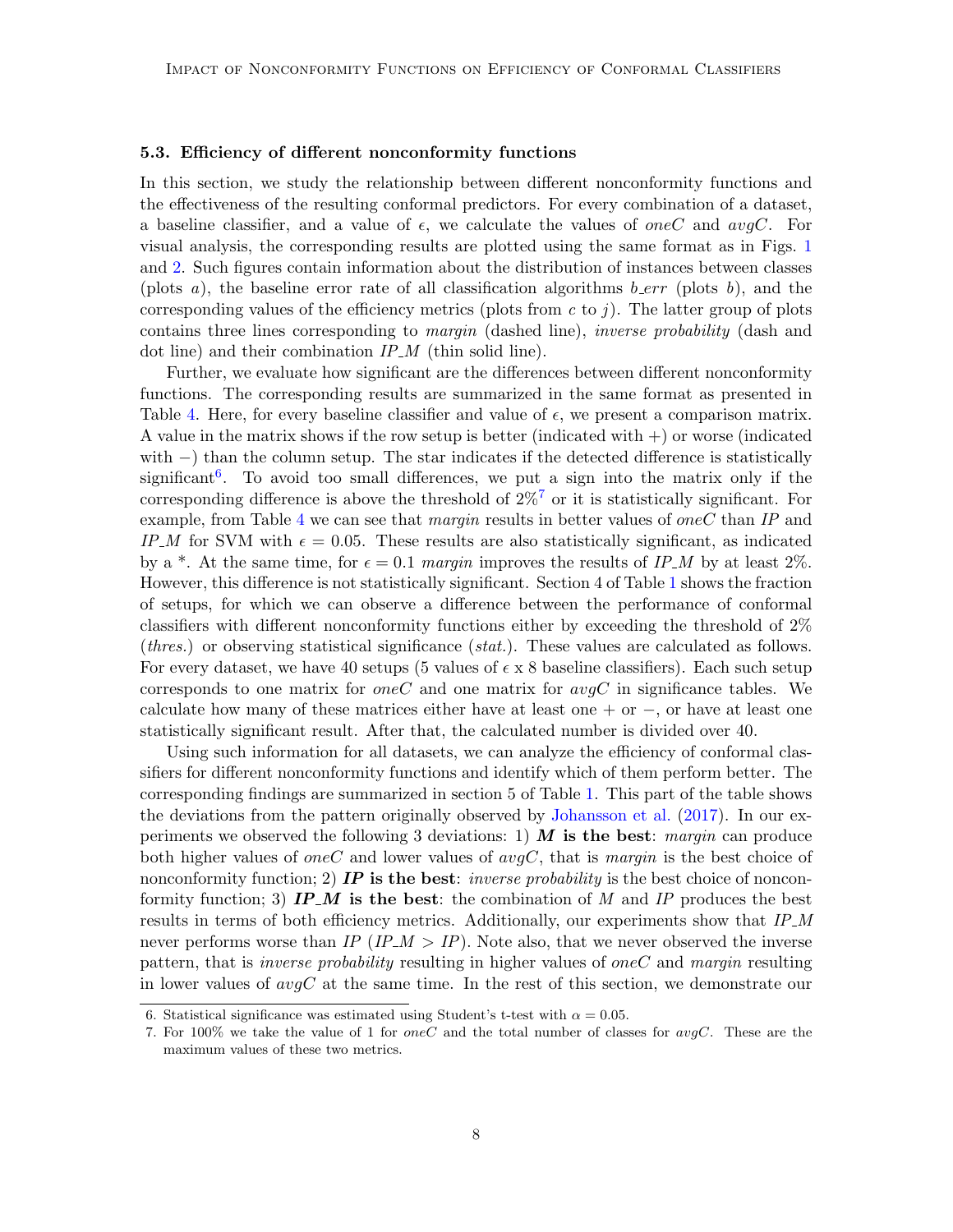main findings on the examples of 4 datasets highlighted in bold in Table [1.](#page-4-0) The general conclusions are discussed in Section [5.4.](#page-12-0)

IRIS. The results for iris dataset are presented in Fig. [1.](#page-9-0) As we can see from the plots comparing one C and  $avgC$ , there is almost no difference and all 3 nonconformity functions produce the same results. This is also reflected in section 4 of Table [1.](#page-4-0) Only for 5% of setups we can observe a difference in terms of *oneC*, see performance of RF in Fig. [1\(](#page-9-1)*i*). The difference in  $avgC$  is observed even less often, only in 2.5% of setups, see results for GNP in Fig.  $1(h)$  $1(h)$ . Statistically significant differences are never observed. This means that the table with the significance of results like Table [4](#page-11-0) for this dataset is almost empty. That is why we do not present it in the paper. As expected, not many patterns can be observed in this case. The only pattern that we observe, is  $IP_M > IP$ . Note, that this dataset is perfectly balanced, see Fig.  $1(a)$  $1(a)$  and all classifiers have very good performance with maximum error not exceeding 6%, see Table [1](#page-4-0) and Fig.  $1(b)$  $1(b)$ . We can also notice that there is a relationship between the baseline error of the classifier and the efficiency of the resulting conformal predictor: better classifiers tend to produce conformal predictors of better quality. The 3 worst baseline predictors DT, Ada, and RF also produce conformal predictors with lower values of one C, see Figs.  $1(c)$  $1(c)$ ,  $1(e)$  and  $1(i)$  and larger values of  $avgC$ , see Figs.  $1(d)$  $1(d)$  and  $1(i)$ .

GLASS. Next, we analyze the results for glass dataset presented in Fig. [2](#page-10-0) and Table [4.](#page-11-0) This dataset is unbalanced, see Fig.  $2(a)$  $2(a)$  and different classifiers have different performance with baseline error ranging from  $24\%$  for RF to  $92\%$  for QDA, see Fig.  $2(b)$  $2(b)$ . As it was observed for iris dataset, those classifiers that perform better in the baseline scenario also tend to produce more efficient conformal predictors. For example, see the results for RF in Figs.  $2(i)$  $2(i)$  and  $2(j)$ , and the results for KNN in Figs.  $2(e)$  and  $2(f)$ . At the same time, classifiers that perform badly in the baseline scenario produce conformal predictors of low quality, see results for QDA in Figs.  $2(i)$  $2(i)$  and  $2(j)$ . There are also exceptions, but they are less numerous. For example, for this dataset the baseline performance of the DT classifier is good (*b\_err*  $\approx 30\%$ ), however, the resulting conformal classifier is less efficient than the one based on SVM with  $b_error > 60\%$ . For this dataset, we can also observe a clear difference in performance depending on which nonconformity function is used. This is summarized in Table [4.](#page-11-0) Analyzing the results presented in this table, we can observe the following patterns. 1) For KNN and DT-based conformal predictors margin is the best choice of nonconformity function. Indeed, this is reflected in Figs.  $2(c)$  $2(c)$  and  $2(e)$  (margin results in higher values of oneC) and Figs.  $2(d)$  $2(d)$  and  $2(f)$  (margin also results in lower values of  $avgC$ ). This pattern is also shown in Table [4](#page-11-0) in comparison matrices corresponding to KNN and DT algorithms. We can see that in all comparison matrices, there is  $a + in$  rows corresponding to *margin* indicating that it outperforms both IP and IP\_M, except  $avgC$  for KNN with  $\epsilon = 0.2$ . 2) For MPR IP M is the best choice of nonconformity function. This is reflected in the corresponding comparison matrices of Table [4,](#page-11-0) from which we can see that IP\_M results in higher values of oneC and lower values of  $avgC$  at the same time. This is also visible in Figs.  $2(q)$  $2(q)$  and  $2(h)$ . 3) Finally, we never observe IP\_M being outperformed by IP. In the inverse direction, however,  $IP_M$  does improve the results of IP. For example, for SVM with  $\epsilon = 0.05$  or  $\epsilon = 0.1$  IP M allows to achieve better values of oneC and this improvement is also statistically significant.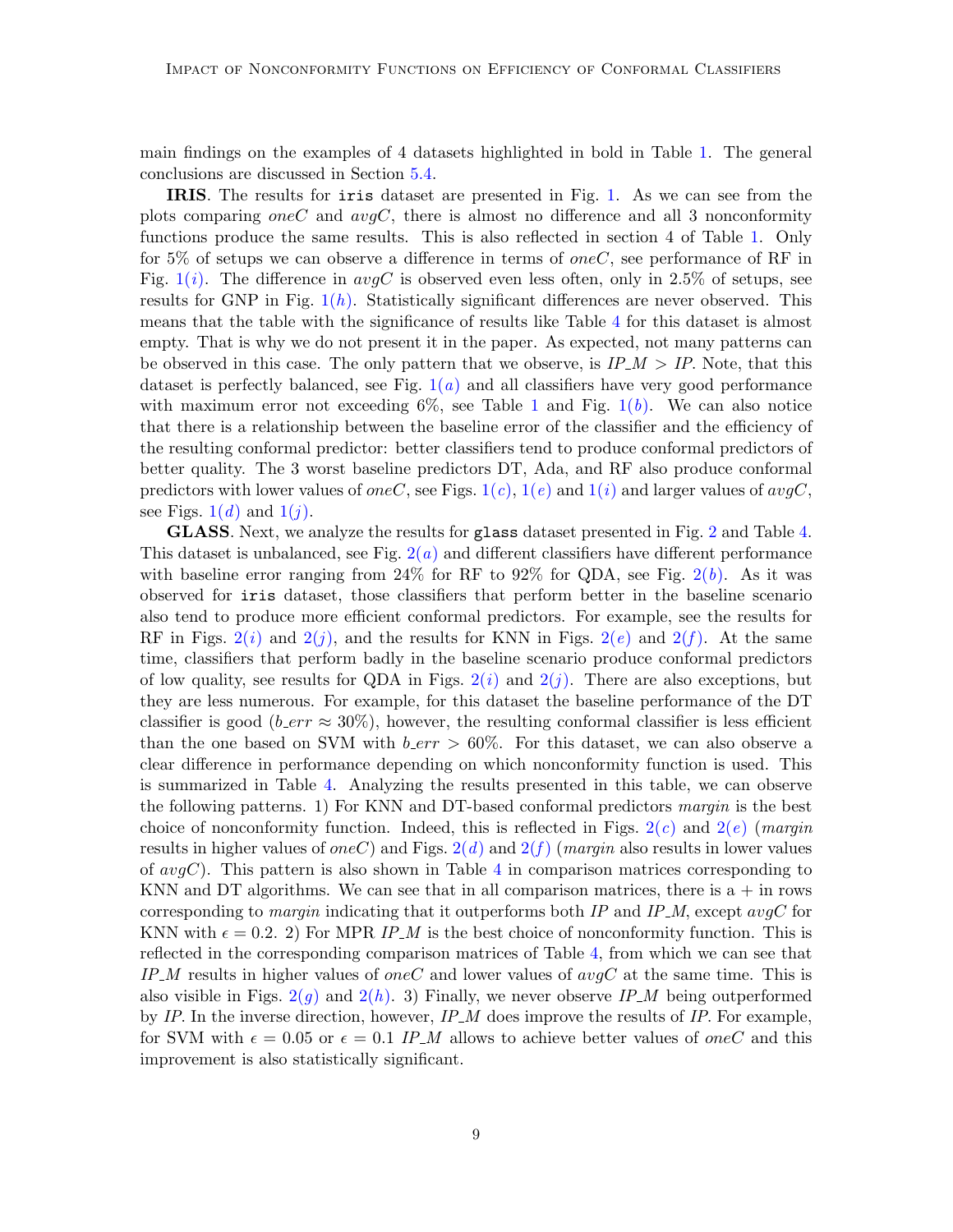<span id="page-9-7"></span><span id="page-9-5"></span><span id="page-9-4"></span><span id="page-9-3"></span>

<span id="page-9-8"></span><span id="page-9-6"></span><span id="page-9-2"></span><span id="page-9-1"></span><span id="page-9-0"></span>Figure 1: Results for *iris*:  $M$  - dashed line,  $IP$  - dash and dot line,  $IP_M$  - thin solid line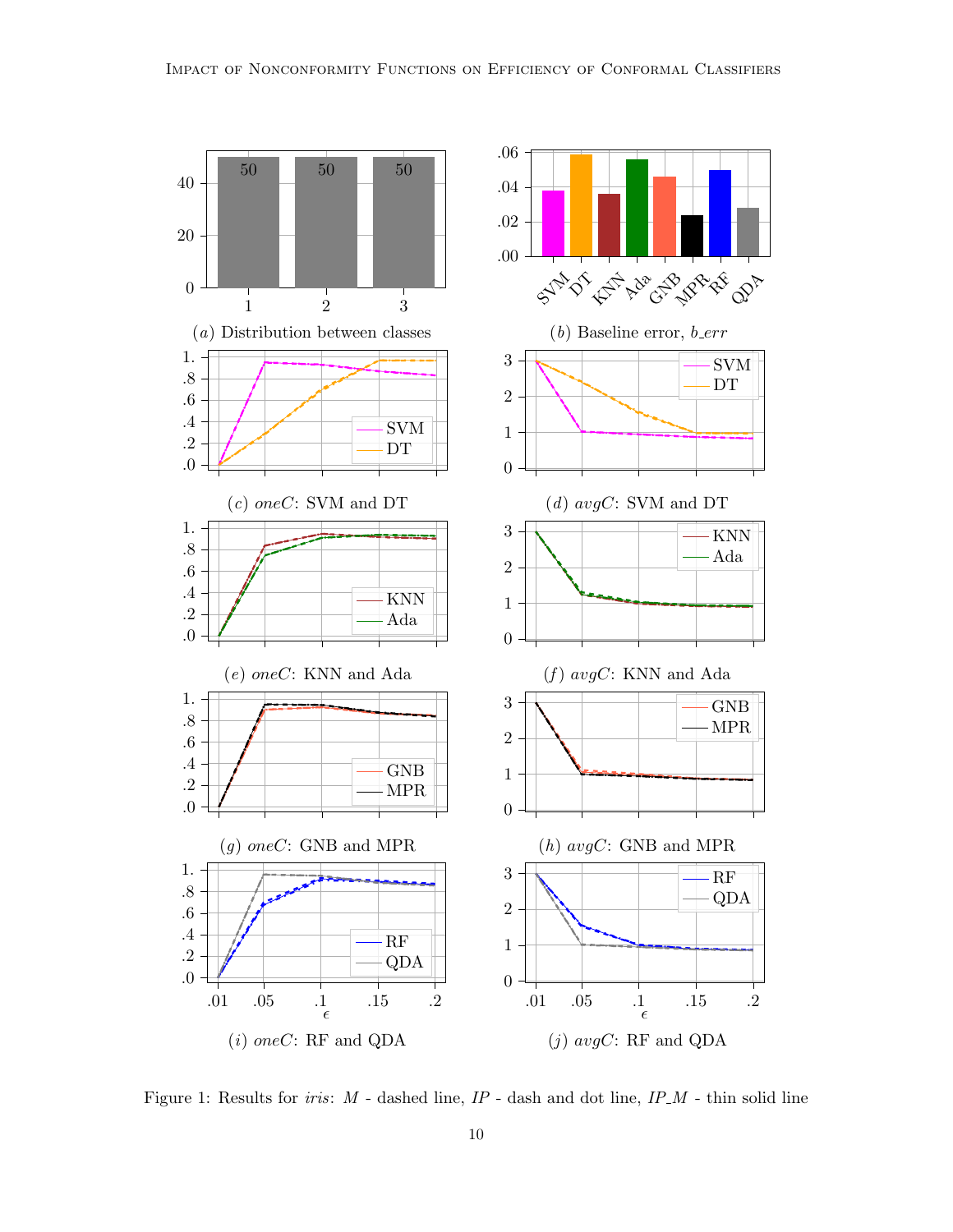<span id="page-10-8"></span><span id="page-10-7"></span><span id="page-10-2"></span><span id="page-10-1"></span>

<span id="page-10-10"></span><span id="page-10-9"></span><span id="page-10-6"></span><span id="page-10-5"></span><span id="page-10-4"></span><span id="page-10-3"></span><span id="page-10-0"></span>Figure 2: Results for glass:  $M$  - dashed line,  $IP$  - dash and dot line,  $IP_M$  - thin solid line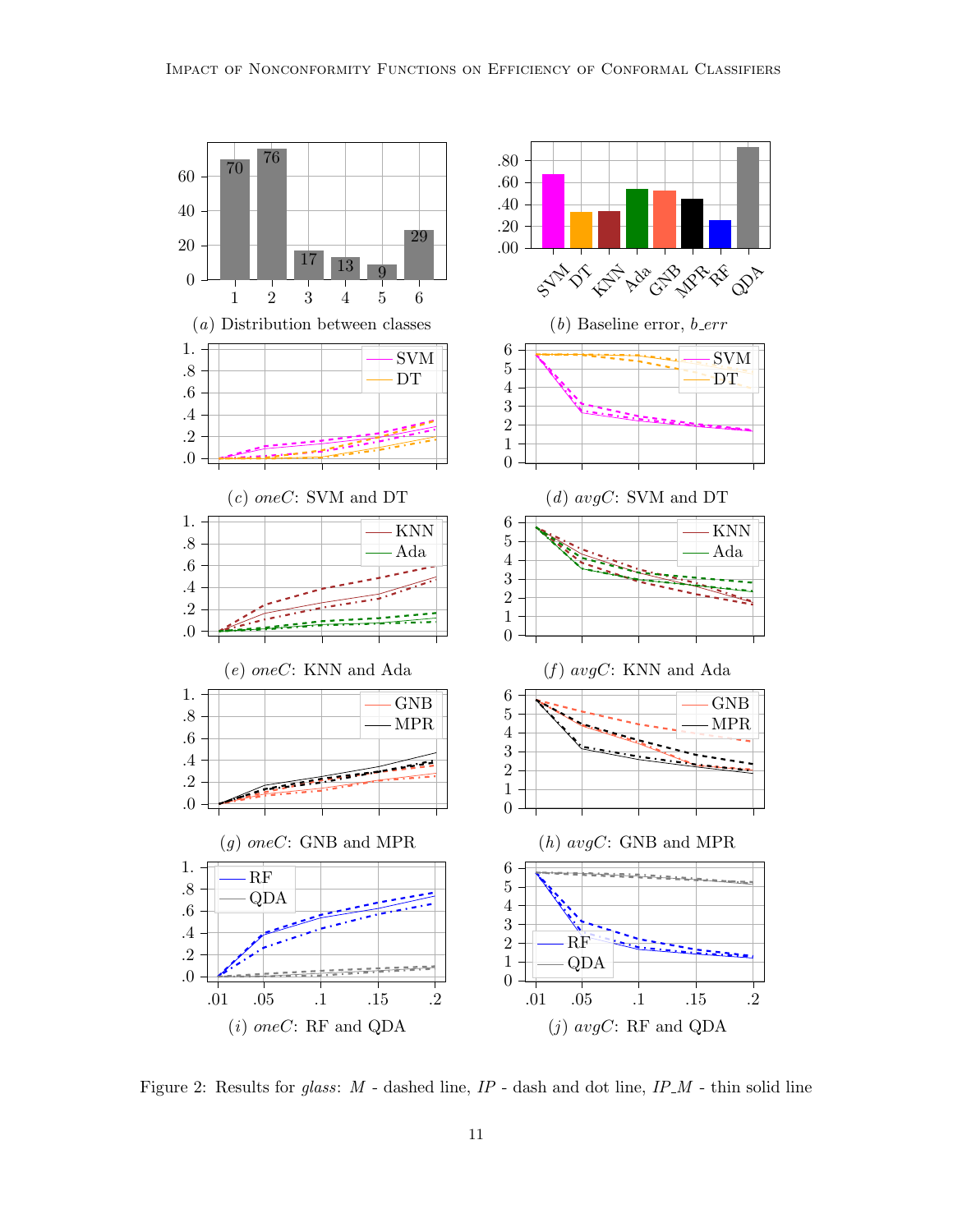|                                                                                                                                        |                        |    | $\epsilon=0.01$ |           |                  | $\epsilon=0.05$          |                            |                                       | $\epsilon=0.1$           |                            |                  | $\epsilon=0.15$ |                          |              | $\epsilon=0.2$           |                          |
|----------------------------------------------------------------------------------------------------------------------------------------|------------------------|----|-----------------|-----------|------------------|--------------------------|----------------------------|---------------------------------------|--------------------------|----------------------------|------------------|-----------------|--------------------------|--------------|--------------------------|--------------------------|
|                                                                                                                                        | ip                     |    |                 |           |                  | $\overline{\phantom{1}}$ | $\overline{\phantom{1}}^*$ |                                       | $\overline{\phantom{0}}$ | $\overline{\phantom{1}}^*$ |                  |                 | $-$ *                    |              |                          |                          |
| oneC                                                                                                                                   | ip_m                   |    |                 |           | $+^*$            |                          | $-*$                       | $+^*$                                 |                          |                            | $^{+}$           |                 |                          | $^{+}$       |                          |                          |
|                                                                                                                                        | m                      |    |                 |           | $+^*$            | $+^{\ast}$               |                            | $+^*$                                 | $+$                      |                            | $+^*$            | $^{+}$          |                          | $+^*$        |                          |                          |
| $\overline{\textbf{SVM}}$                                                                                                              |                        | ip | ip_m            | ${\rm m}$ | ip               | ip_m                     | ${\bf m}$                  | ip                                    | ip_m                     | ${\rm m}$                  | ip               | ip_m            | ${\bf m}$                | ip           | ip_m                     | ${\bf m}$                |
|                                                                                                                                        | ip                     |    |                 |           |                  |                          | $+\ast$                    |                                       |                          | $+$                        |                  |                 |                          |              |                          |                          |
| $avgC$                                                                                                                                 | ip_m                   |    |                 |           | $-*$             | $-*$                     | $+^*$                      |                                       | $_{-*}$                  | $+^*$                      |                  |                 |                          |              |                          |                          |
|                                                                                                                                        | ${\bf m}$              |    |                 |           |                  |                          |                            |                                       |                          |                            |                  |                 |                          |              |                          |                          |
|                                                                                                                                        | ip                     |    |                 |           |                  |                          |                            |                                       |                          |                            |                  |                 | -                        |              |                          |                          |
| $oneC$                                                                                                                                 | ip_m                   |    |                 |           |                  |                          |                            |                                       |                          |                            | $^{+}$           |                 |                          | $^{+}$       |                          |                          |
|                                                                                                                                        | m                      |    |                 |           |                  |                          |                            |                                       |                          |                            | $\boldsymbol{+}$ |                 |                          | $^{+}$       |                          |                          |
| $\overline{\mathbf{DT}}$                                                                                                               |                        | ip | ip_m            | ${\bf m}$ | ip               | ip_m                     | ${\bf m}$                  | ip                                    | ip_m                     | m                          | ip               | ip_m            | ${\rm m}$                | ip           | ip_m                     | ${\bf m}$                |
| $avgC$                                                                                                                                 | ip                     |    |                 |           |                  |                          |                            |                                       |                          |                            |                  |                 | —                        |              |                          |                          |
|                                                                                                                                        | ip_m                   |    |                 |           |                  |                          |                            |                                       |                          |                            |                  |                 | —                        |              |                          |                          |
|                                                                                                                                        | ${\bf m}$              |    |                 |           |                  |                          |                            | $^{+}$                                | $^{+}$                   |                            |                  | $^{+}$          |                          | $^{+}$       | $^{+}$                   |                          |
|                                                                                                                                        | ip                     |    |                 |           |                  |                          | $-*$                       |                                       |                          | $-*$                       |                  |                 | $-*$                     |              |                          | ∗                        |
| oneC                                                                                                                                   | ip_m                   |    |                 |           | $\boldsymbol{+}$ |                          |                            | $^{+}$                                |                          |                            |                  |                 | $-$ *                    | $^{+}$       |                          |                          |
|                                                                                                                                        | m                      |    |                 |           | $+^*$            |                          |                            | $+^*$                                 | $\boldsymbol{+}$         |                            | $+^*$            | $+^{\ast}$      |                          | $+^*$        |                          |                          |
| <b>KNN</b>                                                                                                                             |                        | ip | ip_m            | ${\bf m}$ | ip               | ip_m                     | m                          | ip                                    | ip_m                     | m                          | ip               | ip_m            | ${\rm m}$                | ip           | ip_m                     | ${\bf m}$                |
| $avgC$                                                                                                                                 | ip                     |    |                 |           |                  | $\overline{\phantom{0}}$ |                            |                                       |                          |                            |                  |                 | $\qquad \qquad -$        |              |                          |                          |
|                                                                                                                                        | ip_m                   |    |                 |           | $^{+}$           |                          |                            | $^{+}$                                |                          |                            | $^{+}$           |                 | $\overline{\phantom{0}}$ |              |                          |                          |
|                                                                                                                                        | ${\bf m}$              |    |                 |           | $^{+}$           | $^{+}$                   |                            | $^{+}$                                | $^{+}$                   |                            |                  | $^{+}$          |                          | $^{+}$       |                          |                          |
|                                                                                                                                        | ip                     |    |                 |           |                  |                          |                            |                                       |                          | $\overline{\phantom{0}}^*$ |                  |                 | $\overline{\phantom{0}}$ |              | $\overline{\phantom{0}}$ | $\overline{\phantom{1}}$ |
| $oneC$                                                                                                                                 | ip_m                   |    |                 |           |                  |                          |                            |                                       |                          | —                          |                  |                 | $-$ *                    | $+^*$        |                          | $-*$                     |
|                                                                                                                                        | m                      |    |                 |           |                  |                          |                            | $+^*$                                 | $\! + \!$                |                            | $+^*$            | $+^*$           |                          | $+^*$        | $+^*$                    |                          |
| Ada                                                                                                                                    |                        | ip | ip_m            | ${\bf m}$ | ip               | ip_m                     | ${\bf m}$                  | ip                                    | ip_m                     | ${\bf m}$                  | ip               | ip_m            | ${\bf m}$                | ip           | ip_m                     | ${\bf m}$                |
| $avgC$                                                                                                                                 | ip                     |    |                 |           |                  |                          | $+\ast$                    |                                       |                          | $\overline{+^*}$           |                  |                 | $\overline{+^*}$         |              |                          | $+\ast$                  |
|                                                                                                                                        | ip_m<br>${\bf m}$      |    |                 |           | —*               | $-*$                     | $+^*$                      | $-*$                                  | $_{-*}$                  | $+^*$                      |                  |                 | $+^*$                    |              | $-*$                     | $+^*$                    |
|                                                                                                                                        |                        |    |                 |           |                  |                          |                            |                                       |                          |                            |                  |                 |                          |              |                          |                          |
|                                                                                                                                        |                        |    |                 |           |                  |                          |                            |                                       |                          |                            | _∗               | $-*$            |                          | —*           |                          |                          |
|                                                                                                                                        | ip                     |    |                 |           |                  |                          | $\overline{\phantom{0}}$   |                                       | $\overline{\phantom{0}}$ | $-$ *                      |                  |                 | $-*$                     |              | $\equiv$                 | $-*$                     |
|                                                                                                                                        | ip_m                   |    |                 |           |                  |                          |                            |                                       |                          | $-^{\ast}$                 |                  |                 | $-$ *                    | $^{+}$       |                          | $-$ *                    |
| $oneC$                                                                                                                                 | m                      |    |                 |           | $^{+}$           |                          |                            | $+^*$                                 | $+^*$                    |                            | $+^*$            | $+^*$           |                          | $+^*$        | $+^{\ast}$               |                          |
| $\overline{\textbf{GNB}}$                                                                                                              |                        | ip | ip_m            | ${\bf m}$ | ip               | ip_m                     | ${\bf m}$                  | ip                                    | ip_m                     | ${\bf m}$                  | ip               | ip_m            | m                        | ip           | ip_m                     | ${\bf m}$                |
|                                                                                                                                        | ip                     |    |                 |           |                  |                          | $+$                        |                                       |                          | $+^*$                      |                  |                 | $+^*$                    |              |                          | $+^*$                    |
|                                                                                                                                        | ip_m                   |    |                 |           |                  |                          | $^{+}$                     | $-*$                                  | $-*$                     | $+^*$                      | $_{-*}$          | $-$ *           | $+^*$                    | $-*$         | $-*$                     | $+^*$                    |
| $\alpha v g C$                                                                                                                         | ${\bf m}$              |    |                 |           |                  |                          |                            |                                       |                          |                            |                  |                 |                          |              |                          |                          |
|                                                                                                                                        | ip                     |    |                 |           |                  | $\overline{\phantom{0}}$ |                            |                                       |                          | $\overline{\phantom{0}}$   |                  |                 |                          |              |                          |                          |
|                                                                                                                                        | ip_m                   |    |                 |           |                  |                          | $\boldsymbol{+}$           | $^{+}$                                |                          | $\! + \!$                  | $^{+}$           |                 |                          | $^{+}$       |                          | $\boldsymbol{+}$         |
| $oneC$                                                                                                                                 | m                      |    |                 |           |                  |                          |                            | $\ddot{}$                             |                          |                            |                  |                 |                          |              |                          |                          |
| $\overline{\text{MPR}}$                                                                                                                |                        | ip | ip_m            | ${\bf m}$ | ip               | ip_m                     | ${\bf m}$                  | ip                                    | ip_m                     | ${\bf m}$                  | ip               | ip_m            | ${\bf m}$                | ip           | ip_m                     | ${\bf m}$                |
|                                                                                                                                        | ip                     |    |                 |           |                  |                          | $+^*$                      |                                       |                          | $+^*$                      |                  |                 | $+^*$                    |              |                          | $+$                      |
| $avgC$                                                                                                                                 | ip_m                   |    |                 |           | .∗               | ∗                        | $+^{\ast}$                 | $-*$                                  | $^{-*}$                  | $+^*$                      | $_{-*}$          | $-*$            | $+^{\ast}$               | $^{+}$       | $-*$                     | $+^*$                    |
|                                                                                                                                        | $\mathbf{m}$           |    |                 |           |                  |                          |                            |                                       |                          |                            |                  |                 |                          |              |                          |                          |
|                                                                                                                                        | ip                     |    |                 |           |                  |                          | $_{-*}$                    |                                       |                          | $\overline{-}$             |                  |                 | $\overline{\phantom{a}}$ |              |                          | $\overline{\phantom{0}}$ |
|                                                                                                                                        | ip_m                   |    |                 |           |                  |                          |                            |                                       |                          |                            | $\boldsymbol{+}$ |                 |                          |              |                          |                          |
| $oneC$                                                                                                                                 | ${\bf m}$              |    |                 |           | $+$              |                          |                            | $\begin{array}{c} + \\ + \end{array}$ | $\! + \!$                |                            | $+^*$            | $\ddot{}$       |                          | $+$<br>$+$ * | $^{+}$                   |                          |
| $\overline{\text{RF}}$                                                                                                                 |                        | ip | ip_m            | ${\bf m}$ | ip               | ip_m                     | ${\bf m}$                  | ip                                    | ip_m                     | ${\bf m}$                  | ip               | ip_m            | ${\bf m}$                | ip           | ip_m                     | ${\bf m}$                |
|                                                                                                                                        | ip                     |    |                 |           |                  | $\qquad \qquad -$        |                            |                                       |                          | $+\ast$                    |                  |                 | $+$                      |              |                          |                          |
|                                                                                                                                        | $ip_m$<br>$\mathbf{m}$ |    |                 |           | $\overline{a}$   | $-*$                     | $+$<br>$+$ *               | $-*$                                  | $-*$                     | $+^{\ast}$                 |                  |                 | $\ddot{}$                |              |                          |                          |
| $\left\lfloor \, avgC \,\right\rfloor$                                                                                                 |                        |    |                 |           |                  |                          |                            |                                       |                          |                            |                  |                 |                          |              |                          |                          |
|                                                                                                                                        | ip                     |    |                 |           |                  |                          | $\overline{\phantom{0}}^*$ |                                       |                          | $\overline{\phantom{0}}^*$ |                  |                 | $\qquad \qquad -$        |              |                          |                          |
|                                                                                                                                        | ip_m                   |    |                 |           |                  |                          | $-$ *                      |                                       |                          |                            |                  |                 |                          |              |                          |                          |
|                                                                                                                                        | ${\bf m}$              |    |                 |           | $+^*$            | $+^{\ast}$               |                            | $+^*$                                 | $\boldsymbol{+}$         |                            |                  | $+$             |                          |              |                          |                          |
| $\begin{array}{c}\n\hline\n\text{Q} & \text{I}_1 \\ \text{Q} & \text{I}_2 \\ \text{S} & \text{I}_1 \\ \hline\n\text{QDA}\n\end{array}$ |                        | ip | ip_m            | ${\bf m}$ | ip               | $ip_{m}$                 | ${\bf m}$                  | ip                                    | $ip_m$                   | ${\bf m}$                  | ip               | $ip_m$          | ${\bf m}$                | ip           | $ip_{m}$                 | ${\bf m}$                |
|                                                                                                                                        | ip                     |    |                 |           |                  |                          |                            |                                       |                          |                            |                  |                 |                          |              |                          |                          |
| $avgC$                                                                                                                                 | ip_m<br>${\bf m}$      |    |                 |           |                  |                          |                            | $\hspace{1.0cm} + \hspace{1.0cm}$     |                          |                            |                  |                 |                          |              |                          | $\boldsymbol{+}$         |

<span id="page-11-0"></span>Table 4: Significance of results for the glass dataset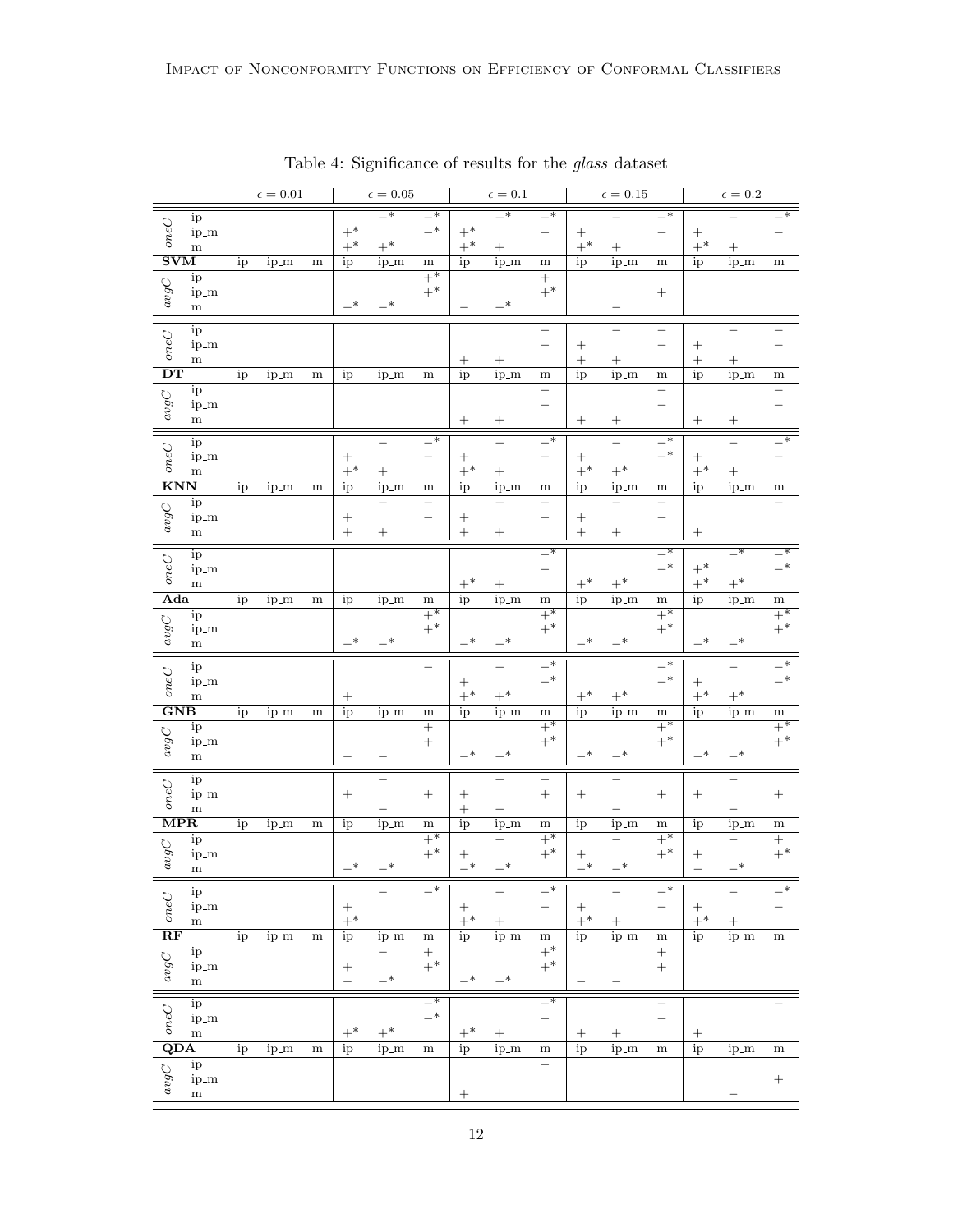WAVE. The results for wave dataset are presented in Fig. [3](#page-13-0) and Table [5.](#page-14-0) This dataset is balanced, see Fig.  $3(b)$  $3(b)$ , and overall performance of classifies is quite good, see Fig.  $3(b)$ . There is only one classifier, DT, wich results in  $b\_err > 20\%$ . As it was also noted for iris, when classifiers have good baseline performance, the difference between different nonconformity functions diminishes. This is reflected in the reduction of values in section 4 of Table [1](#page-4-0) (25%, 27.5%, 30%, and 47.5%) as compared to the corresponding values for glass dataset (75%, 67.5%, 50%, and 37.5%). We can observe visual differences in Fig. [3](#page-13-0) only for DT, Ada, GNB, and RF. No difference is observed for KNN, however, despite it having a comparable value of  $b_error$ . For this dataset, we can also see that *margin* results in best performance for  $\epsilon \in \{0.1, 0.15, 0.2\}$  when Ada classifier is used. This improvement is also statistically significant, see Table [5.](#page-14-0) In the case of  $\epsilon = 0.01$  however, the best performance is achieved by IP nonconformity function, and this result is also statistically significant. Further,  $IP_{-}M$  is the best choice for RF classifier with statistical significance of the improvement in most of the settings.

BALANCE. The case of balance dataset is very interesting: for most of the classification models *margin* is always the best choice of nonconformity function. As reflected in Table [6](#page-16-0) and supported by Fig. [4,](#page-15-0) these differences are mostly statistically significant. The only cases for which the original pattern holds are SVM with all values of  $\epsilon$  and QDA with  $\epsilon = 0.05$ . For this dataset, we also observe differences between different nonconformity functions despite the relatively good performance of many classifiers.

#### <span id="page-12-0"></span>5.4. Summary of results

In this subsection we summarize the findings from our experimental results shown in Table [1.](#page-4-0)

As we saw, *margin* can be the best choice of nonconformity function for some datasets (balance dataset) or some algorithms. An interesting fact is that for almost all datasets KNN-based conformal predictor works best with *margin* in terms of both *oneC* and  $avgC$ . This pattern was not observed only for iris and wave datasets as all nonconfomity functions result in the same values of *oneC* and  $avgC$  in case KNN is used. This observation suggests that some classification algorithms and datasets might prefer particular nonconformity functions.

Inverse probability is almost never the best nonconformity function. We observed that *margin* can result in the best conformal classifiers in terms of both efficiency metrics. However, it almost never happens with *inverse probability* function. In our experiments, this was observed only for Ada classifier for user dataset with  $\epsilon = 0.15$  and wave dataset with  $\epsilon = 0.01$ .

 $IP_{-}M$  improves IP. In none of our experiments, we observed IP $\_M$  being outperformed by IP. IP\_M improves oneC and  $avgC$  as compared to IP or produces the same values of these metrics. This is expected, as  $IP_{\mathcal{M}}$  is basically an  $IP$  measure with some non-singleton predictions replaced with singletons. This replacement naturally increases oneC and decreases  $avgC$ . The fact that  $IP_M$  also results in valid predictions respecting the imposed value of maximum error rate  $\epsilon$ , as was demonstrated in Table [3,](#page-6-1) proves the utility of this approach. Additionally, in some cases  $IP_{M}$  produces better results than both *margin* and *inverse probability* in terms of both efficiency metrics. This was observed for glass dataset with MPR, and for cars and wave datasets with RF.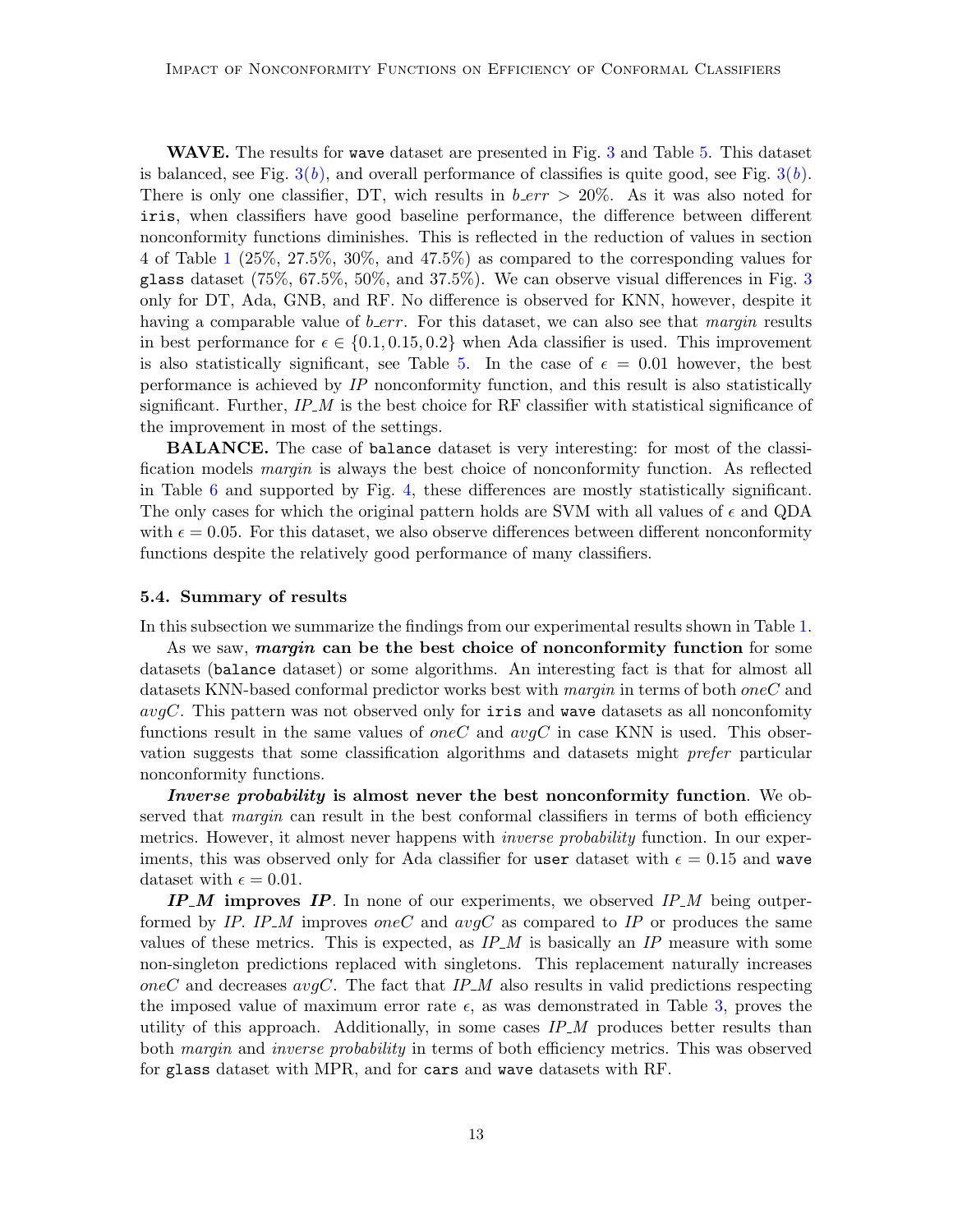<span id="page-13-1"></span>

<span id="page-13-0"></span>Figure 3: Results for wave:  $M$  - dashed line,  $IP$  - dash and dot line,  $IP_M$  - thin solid line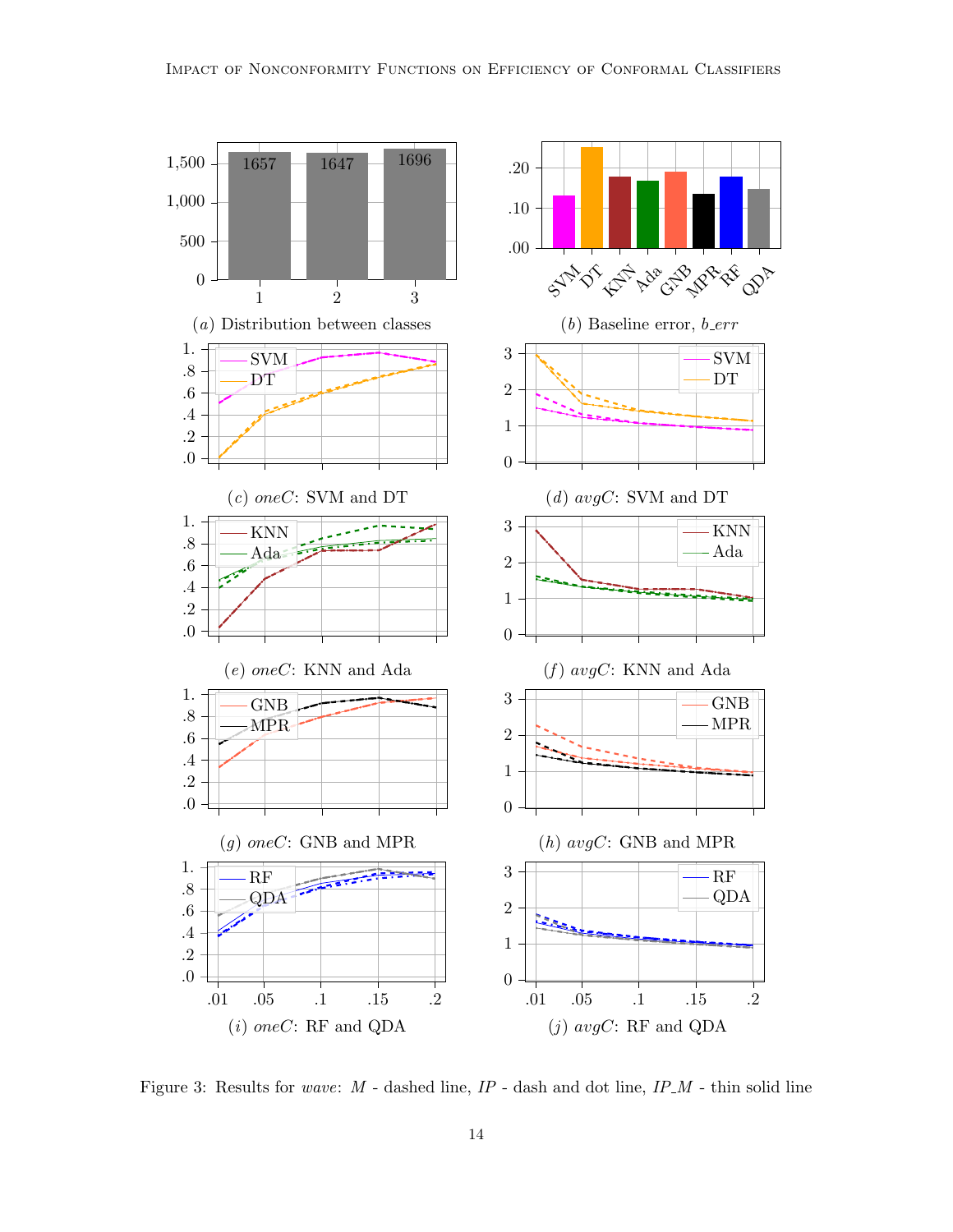|                                                                                                            |                           |               | $\epsilon=0.01$  |                |                | $\epsilon=0.05$                     |                                        |            | $\epsilon=0.1$             |                                  |                | $\epsilon=0.15$            |                            |                     | $\epsilon=0.2$           |                          |
|------------------------------------------------------------------------------------------------------------|---------------------------|---------------|------------------|----------------|----------------|-------------------------------------|----------------------------------------|------------|----------------------------|----------------------------------|----------------|----------------------------|----------------------------|---------------------|--------------------------|--------------------------|
| $oneC$                                                                                                     | ip<br>ip_m<br>m           |               |                  |                |                |                                     |                                        |            |                            |                                  |                |                            |                            |                     |                          |                          |
| $\overline{\mathrm{SVM}}$                                                                                  |                           | ip            | ip_m             | m              | ip             | ip_m                                | ${\rm m}$                              | ip         | ip_m                       | ${\rm m}$                        | ip             | ip_m                       | ${\rm m}$                  | ip                  | ip_m                     | m                        |
| $avgC$                                                                                                     | ip<br>$ip\_m$<br>m        | $-*$          | $-^{\ast}$       | $+^*$<br>$+^*$ | $-*$           | $-*$                                | $+^*$<br>$+^*$                         |            |                            |                                  |                |                            |                            |                     |                          |                          |
| $oneC$                                                                                                     | ip<br>ip_m<br>m           |               |                  |                | $+^*$          | $+^*$                               | $\overline{\phantom{a}}$<br>$-^{\ast}$ | $+^{\ast}$ | $+^*$                      | $\overline{\phantom{0}}$<br>$-*$ |                |                            |                            |                     |                          |                          |
| $\overline{DT}$                                                                                            |                           | ip            | ip_m             | ${\bf m}$      | ip             | ip_m                                | ${\bf m}$                              | ip         | ip_m                       | ${\bf m}$                        | ip             | ip_m                       | m                          | ip                  | ip_m                     | ${\rm m}$                |
| $avgC$                                                                                                     | ip<br>ip_m<br>${\rm m}$   |               |                  |                | $-*$           | $-*$                                | $\overline{+^*}$<br>$+^*$              | $-*$       | $-*$                       | $+\ast$<br>$+^*$                 |                |                            |                            |                     |                          |                          |
| $oneC$                                                                                                     | ip<br>ip_m<br>m           |               |                  |                |                |                                     |                                        |            |                            |                                  |                |                            |                            |                     |                          |                          |
| $\overline{\text{KNN}}$                                                                                    |                           | ip            | ip_m             | ${\bf m}$      | ip             | ip_m                                | ${\bf m}$                              | ip         | ip_m                       | ${\bf m}$                        | ip             | ip_m                       | ${\rm m}$                  | ip                  | ip_m                     | ${\bf m}$                |
| $avgC$                                                                                                     | ip<br>ip_m<br>${\bf m}$   |               |                  |                |                |                                     |                                        |            |                            |                                  |                |                            |                            |                     |                          |                          |
|                                                                                                            | ip                        |               |                  | $+^*$          |                | $\overline{\phantom{0}}$            | $\overline{\phantom{1}}^*$             |            | $\overline{\phantom{1}}^*$ | $\overline{\phantom{0}}^*$       |                | $\overline{\phantom{0}}^*$ | $-*$                       |                     | $\overline{\phantom{1}}$ | $\overline{\ast}$        |
| $oneC$                                                                                                     | ip_m                      |               |                  | $+^*$          | $+^*$          |                                     |                                        | $+^*$      |                            | $-*$                             | $+^*$          |                            | $-*$                       | $+^*$               |                          | $-*$                     |
|                                                                                                            | ${\bf m}$                 | —*            | $-*$             |                | $+^*$          |                                     |                                        | $+^*$      | $+^*$                      |                                  | $+^*$          | $+^*$                      |                            | $+^*$               | $+^*$                    |                          |
| Ada                                                                                                        |                           | ip            | ip_m             | ${\bf m}$      | ip             | ip_m                                | ${\bf m}$                              | ip         | ip_m                       | ${\bf m}$                        | ip             | ip_m                       | m                          | ip                  | ip_m                     | ${\bf m}$                |
|                                                                                                            | ip                        |               |                  | $+\ast$        |                | $\overline{\phantom{1}}^*$          |                                        |            | $\overline{\phantom{a}}$   | $\overline{\phantom{0}}^*$       |                | $\overline{\phantom{1}}^*$ | $\overline{\phantom{1}}^*$ |                     | $\overline{\phantom{a}}$ | $\overline{\phantom{1}}$ |
| $avgC$                                                                                                     | ip_m                      | $-*$          | $-*$             | $+^*$          | $+^*$          |                                     |                                        | $+^*$      |                            | $-*$                             | $+^*$          |                            | $-*$                       | $+^*$               |                          | $-$ *                    |
|                                                                                                            | ${\bf m}$                 |               |                  |                |                |                                     |                                        | $+^*$      | $+^*$                      |                                  | $+^*$          | $+^{\ast}$                 |                            | $+^*$               | $+^*$                    |                          |
| $oneC$                                                                                                     | ip<br>ip_m<br>m           |               |                  |                |                |                                     |                                        |            |                            |                                  |                |                            |                            |                     |                          |                          |
| $\overline{\textbf{GNB}}$                                                                                  |                           | ip            | ip_m             | ${\bf m}$      | ip             | ip_m                                | ${\rm m}$                              | ip         | ip_m                       | ${\rm m}$                        | ip             | ip_m                       | ${\rm m}$                  | ip                  | ip_m                     | ${\bf m}$                |
| $avgC$                                                                                                     | ip<br>ip_m<br>${\bf m}$   | —*            | $-*$             | $+^*$<br>$+^*$ | $-*$           | $-*$                                | $+^*$<br>$+^*$                         | $-*$       | $-*$                       | $+^*$<br>$+^*$                   |                |                            |                            |                     |                          |                          |
| $oneC$                                                                                                     | ip<br>ip_m<br>m           |               |                  |                |                |                                     |                                        |            |                            |                                  |                |                            |                            |                     |                          |                          |
| $\overline{\mbox{MPR}}$                                                                                    |                           | ip            | ip_m             | ${\bf m}$      | ip             | ip_m                                | ${\rm m}$                              | ip         | ip_m                       | ${\bf m}$                        | ip             | ip_m                       | ${\rm m}$                  | ip                  | ip_m                     | ${\bf m}$                |
| $avgC$                                                                                                     | ip<br>ip_m<br>${\bf m}$   | $-*$          | $-*$             | $+^*$<br>$+^*$ |                | $-*$                                | $+^*$                                  |            |                            |                                  |                |                            |                            |                     |                          |                          |
|                                                                                                            |                           |               | $-$ *            |                |                | $-$ *                               |                                        |            | $-$ *                      |                                  |                | $-$ *                      |                            |                     | $-$ *                    |                          |
| $rac{C}{\mathbf{R}\mathbf{F}}$                                                                             | ip<br>ip_m<br>$\mathbf m$ | $+^{\ast}$    | $-$ *            | $+^{\ast}$     | $+^*$          | $-$ *                               | $+^*$                                  | $+^{\ast}$ | $-$ *                      | $+^*$                            | $+^*$<br>$+^*$ | $+^*$                      | $-$ *                      | $+^{\ast}$<br>$+^*$ | $+^*$                    | $-$ *                    |
|                                                                                                            |                           | ip            | $ip_m$           | ${\bf m}$      | ip             | ip_m                                | ${\bf m}$                              | ip         | $ip_{m}$                   | ${\bf m}$                        | ip             | $\frac{ip_{-}m}{-}$        | ${\bf m}$                  | ip                  | ip_m                     | ${\bf m}$                |
| $ $ avgC                                                                                                   | ip<br>ip_m<br>${\rm m}$   | $+{}^{*}_{-}$ | $-\ast$<br>$-$ * | $+^*$<br>$+^*$ | $+^*$<br>$-$ * | $\overline{\phantom{0}}^*$<br>$-$ * | $+^*$<br>$+^*$                         | $+^*$      | $-$ *<br>$-$ *             | $+^{\ast}$                       | $+^*$          | $-$ *                      | $+^{\ast}$                 |                     |                          |                          |
| $\begin{tabular}{c c} \hline \quad U & ij \\ \hline U & ij \\ g & ij \\ \hline \textbf{QDA} \end{tabular}$ | ip<br>ip_m<br>${\rm m}$   |               |                  |                |                |                                     |                                        |            |                            |                                  |                |                            |                            |                     |                          |                          |
|                                                                                                            |                           | ip            | ip_m             | ${\bf m}$      | ip             | ip_m                                | ${\bf m}$                              | ip         | ip_m                       | ${\bf m}$                        | ip             | ip_m                       | ${\bf m}$                  | ip                  | ip_m                     | ${\bf m}$                |
| logC                                                                                                       | ip<br>ip_m<br>$\mathbf m$ | $-$ *         | $-*$             | $+^*$<br>$+^*$ |                |                                     |                                        |            |                            |                                  |                |                            |                            |                     |                          |                          |

<span id="page-14-0"></span>Table 5: Significance of results for the wave dataset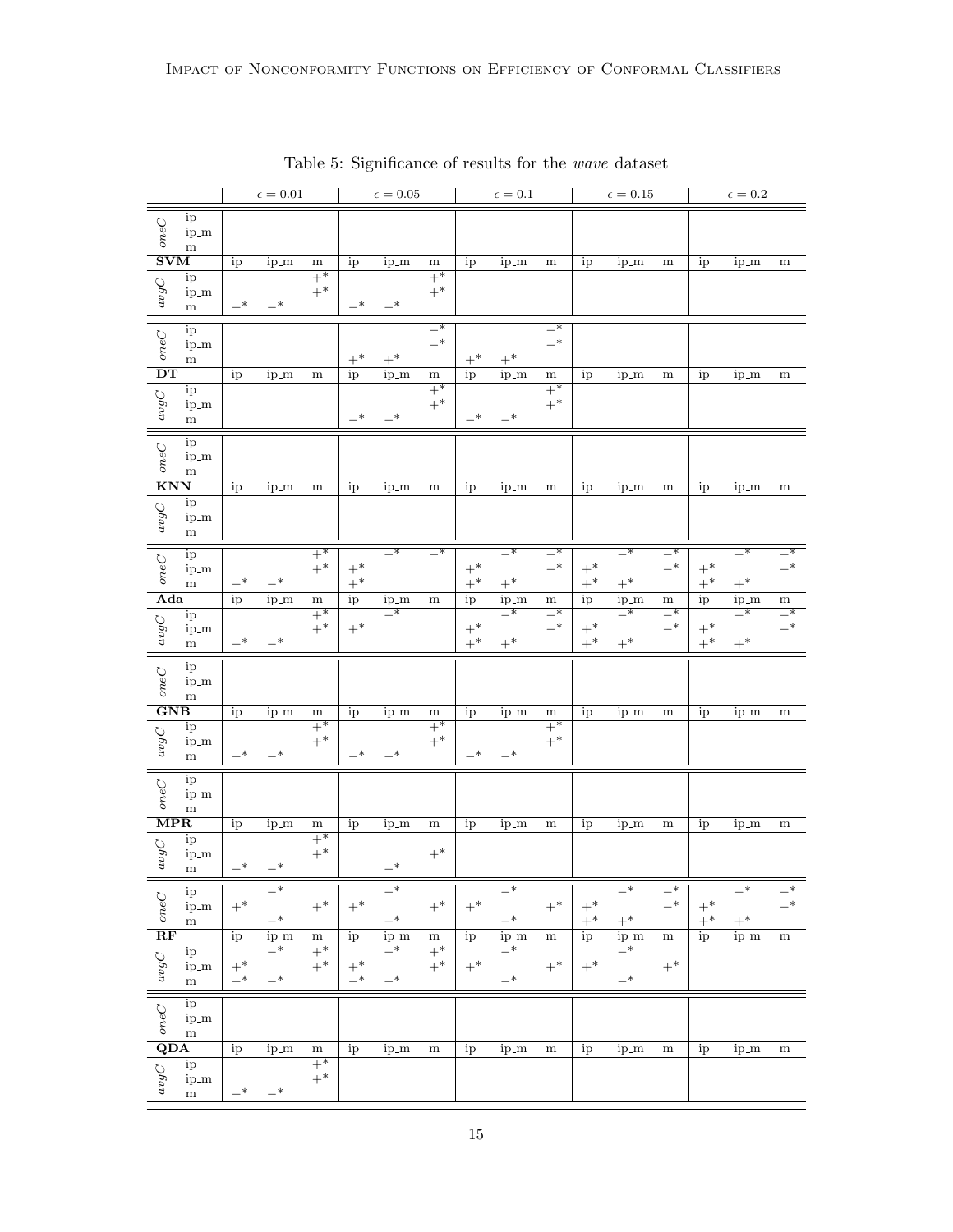

<span id="page-15-0"></span>Figure 4: Results for *balance*:  $M$  - dashed line,  $IP$  - dash and dot line,  $IP_M$  - thin line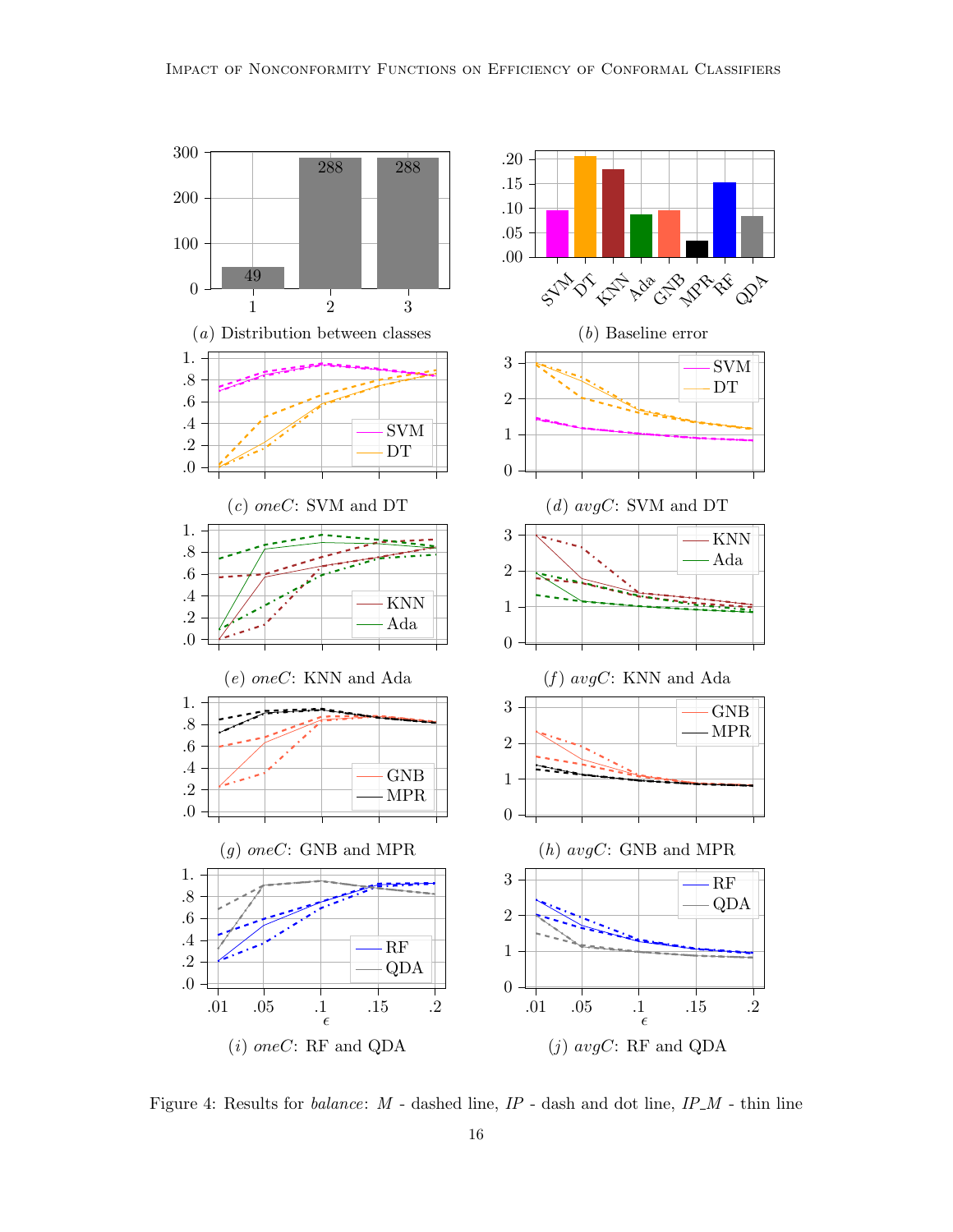|                                                                                                 |                      |                 | $\epsilon=0.01$ |                               |                           | $\epsilon=0.05$                  |                            |                  | $\epsilon=0.1$             |                                         |            | $\epsilon=0.15$            |                            |            | $\epsilon=0.2$             |                          |
|-------------------------------------------------------------------------------------------------|----------------------|-----------------|-----------------|-------------------------------|---------------------------|----------------------------------|----------------------------|------------------|----------------------------|-----------------------------------------|------------|----------------------------|----------------------------|------------|----------------------------|--------------------------|
|                                                                                                 | ip                   |                 |                 | $\overline{\phantom{1}}^*$    |                           |                                  | $\overline{\phantom{1}}^*$ |                  |                            |                                         |            |                            |                            |            |                            |                          |
| $oneC$                                                                                          | ip_m                 |                 |                 | $-*$                          |                           |                                  | $-*$                       |                  |                            |                                         |            |                            |                            |            |                            |                          |
|                                                                                                 | m                    | $+^*$           | $+^*$           |                               | $+^{\ast}$                | $+^*$                            |                            |                  |                            |                                         |            |                            |                            |            |                            |                          |
| $\overline{\mathrm{SVM}}$                                                                       |                      | ip              | ip_m            | ${\bf m}$                     | ip                        | ip_m                             | ${\bf m}$                  | ip               | ip_m                       | m                                       | ip         | ip_m                       | ${\rm m}$                  | ip         | ip_m                       | ${\bf m}$                |
|                                                                                                 | ip                   |                 |                 | $+\ast$                       |                           |                                  |                            |                  |                            |                                         |            |                            |                            |            |                            |                          |
|                                                                                                 | ip_m                 |                 |                 | $+^*$                         |                           |                                  |                            |                  |                            |                                         |            |                            |                            |            |                            |                          |
| $avgC$                                                                                          | ${\bf m}$            | $_{-*}$         | $-*$            |                               |                           |                                  |                            |                  |                            |                                         |            |                            |                            |            |                            |                          |
|                                                                                                 |                      |                 |                 |                               |                           |                                  |                            |                  |                            | $\overline{\phantom{0}}^*$              |            |                            |                            |            |                            |                          |
| $oneC$                                                                                          | ip                   |                 |                 |                               |                           |                                  | $-*$<br>$-$ *              |                  |                            | $-*$                                    |            |                            | $-*$<br>$-$ *              |            |                            |                          |
|                                                                                                 | ip_m                 |                 |                 |                               | $\boldsymbol{+}$<br>$+^*$ | $+^*$                            |                            |                  | $+^*$                      |                                         | $+^*$      | $+^{\ast}$                 |                            |            |                            |                          |
| $\overline{\mathbf{D} \mathbf{T}}$                                                              | m                    |                 |                 |                               |                           |                                  |                            | $+^{\ast}$       |                            |                                         |            |                            |                            | $+^*$      |                            |                          |
|                                                                                                 |                      | ip              | ip_m            | m                             | ip                        | ip_m<br>$\overline{\phantom{0}}$ | ${\bf m}$<br>$-*$          | ip               | ip_m                       | ${\bf m}$<br>$\overline{\phantom{0}}^*$ | ip         | ip_m                       | $\, {\rm m}$               | ip         | ip_m                       | ${\bf m}$                |
| $avgC$                                                                                          | ip<br>ip_m           |                 |                 |                               |                           |                                  | $-$ *                      |                  |                            | $-^*$                                   |            |                            |                            |            |                            |                          |
|                                                                                                 | ${\bf m}$            |                 |                 |                               | $^+$<br>$+^*$             | $+^*$                            |                            | $+^*$            | $+^*$                      |                                         |            |                            |                            |            |                            |                          |
|                                                                                                 |                      |                 |                 |                               |                           |                                  |                            |                  |                            |                                         |            |                            |                            |            |                            |                          |
| oneC                                                                                            | ip                   |                 |                 | $-*$                          |                           | $-*$                             | $-{}^*$                    |                  |                            | $-*$                                    |            |                            | $-*$                       |            |                            | $\overline{\phantom{0}}$ |
|                                                                                                 | ip_m                 |                 |                 | $-*$                          | $+^*$                     |                                  | $-*$                       |                  |                            | $-*$                                    |            |                            | $-*$                       |            |                            | $-$ *                    |
|                                                                                                 | m                    | $+^{\ast}$      | $+^{\ast}$      |                               | $+^{\ast}$                | $+^{\ast}$                       |                            | $+^*$            | $+^{\ast}$                 |                                         | $+^{\ast}$ | $+^*$                      |                            | $+^{\ast}$ | $+^{\ast}$                 |                          |
| $\overline{\text{KNN}}$                                                                         |                      | ip              | ip_m            | ${\bf m}$                     | ip                        | ip_m                             | ${\bf m}$                  | ip               | ip_m                       | ${\bf m}$                               | ip         | ip_m                       | ${\bf m}$                  | ip         | ip_m                       | ${\bf m}$                |
|                                                                                                 | ip                   |                 |                 | $\overline{\phantom{0}}^*$    |                           | $_{-*}$                          | $-*$                       |                  |                            | $-*$                                    |            |                            | $-*$                       |            |                            | $-*$                     |
| $avgC$                                                                                          | ip_m                 |                 |                 | $-*$                          | $+^*$                     |                                  | $-$ *                      |                  |                            | $-$ *                                   |            |                            | $-^\ast$                   |            |                            | $-$ *                    |
|                                                                                                 | ${\rm m}$            | $+^{\ast}$      | $+^{\ast}$      |                               | $+^*$                     | $+^*$                            |                            | $+^{\ast}$       | $+^*$                      |                                         | $+^*$      | $+^*$                      |                            | $+^*$      | $+^*$                      |                          |
|                                                                                                 | ip                   |                 |                 | $\overline{\phantom{a}}$      |                           | $\overline{\phantom{0}}^*$       | $\overline{\phantom{0}}^*$ |                  | $\overline{\phantom{0}}^*$ | $\overline{\phantom{0}}$                |            | $\overline{\phantom{0}}^*$ | $\overline{\phantom{1}}^*$ |            | $\overline{\phantom{0}}$   | $\overline{\phantom{1}}$ |
| oneC                                                                                            | ip_m                 |                 |                 | $-*$                          | $+^*$                     |                                  | $-^{\ast}$                 | $+^*$            |                            | $-*$                                    | $+^*$      |                            | $-*$                       | $+^*$      |                            |                          |
|                                                                                                 | m                    | $+^*$           | $+^*$           |                               | $+^{\ast}$                | $+^*$                            |                            | $+^*$            | $+^{\ast}$                 |                                         | $+^{\ast}$ | $+^*$                      |                            | $+^{\ast}$ |                            |                          |
| Ada                                                                                             |                      | ip              | ip_m            | ${\bf m}$                     | ip                        | ip_m                             | ${\bf m}$                  | ip               | ip_m                       | ${\bf m}$                               | ip         | ip_m                       | m                          | ip         | ip_m                       | ${\rm m}$                |
|                                                                                                 | ip                   |                 |                 | $\overline{\phantom{0}}$      |                           | $\overline{\phantom{0}}^*$       | $\overline{\phantom{0}}$   |                  | $\overline{\phantom{0}}$   | $\overline{\phantom{0}}$                |            | $\overline{\phantom{0}}^*$ | $\overline{\phantom{0}}^*$ |            | $\overline{\phantom{0}}^*$ | $-*$                     |
| $avgC$                                                                                          | ip_m                 |                 |                 | $-*$                          | $+^*$                     |                                  |                            | $+^*$            |                            |                                         | $+^*$      |                            |                            | $+^*$      |                            |                          |
|                                                                                                 | $\mathbf{m}$         | $+^*$           |                 |                               |                           |                                  |                            |                  |                            |                                         |            |                            |                            |            |                            |                          |
|                                                                                                 |                      |                 | $+^{\ast}$      |                               | $+^*$                     |                                  |                            | $+^*$            |                            |                                         | $+^{\ast}$ |                            |                            | $+^{\ast}$ |                            |                          |
|                                                                                                 |                      |                 |                 | $_{-*}$                       |                           | $-*$                             | $-*$                       |                  |                            |                                         |            |                            |                            |            |                            |                          |
|                                                                                                 | ip                   |                 |                 | $-*$                          |                           |                                  |                            |                  |                            | $\overline{\phantom{0}}$                |            |                            |                            |            |                            |                          |
| $oneC$                                                                                          | ip_m                 |                 |                 |                               | $+^*$                     |                                  | $-^{\ast}$                 |                  |                            |                                         |            |                            |                            |            |                            |                          |
|                                                                                                 | ${\rm m}$            | $+^*$           | $+^*$           | ${\bf m}$                     | $+^*$                     | $+^*$                            |                            | $\boldsymbol{+}$ |                            |                                         |            |                            |                            |            |                            |                          |
| GNB                                                                                             |                      | ip              | ip_m            | $\overline{\phantom{0}}$      | ip                        | ip_m<br>$\overline{\phantom{1}}$ | ${\bf m}$<br>$-*$          | ip               | ip_m                       | $\, {\rm m}$                            | ip         | ip_m                       | m                          | ip         | ip_m                       | ${\rm m}$                |
|                                                                                                 | ip<br>ip_m           |                 |                 | $-*$                          | $+^*$                     |                                  | $-$ *                      |                  |                            |                                         |            |                            |                            |            |                            |                          |
| $avgC$                                                                                          | ${\bf m}$            | $+^*$           | $+^*$           |                               | $+^{\ast}$                | $+^*$                            |                            |                  |                            |                                         |            |                            |                            |            |                            |                          |
|                                                                                                 |                      |                 |                 |                               |                           |                                  |                            |                  |                            |                                         |            |                            |                            |            |                            |                          |
|                                                                                                 | ip                   |                 |                 | $\overline{\phantom{1}}^*$    |                           |                                  |                            |                  |                            |                                         |            |                            |                            |            |                            |                          |
|                                                                                                 | ip_m                 |                 |                 | $-*$                          |                           |                                  |                            |                  |                            |                                         |            |                            |                            |            |                            |                          |
| oneC                                                                                            | m                    | $+^{\ast}$      | $+^*$           |                               | $^{+}$                    |                                  |                            |                  |                            |                                         |            |                            |                            |            |                            |                          |
| $\overline{\text{MPR}}$                                                                         |                      | ip              | ip_m            | m<br>$\overline{\phantom{0}}$ | ip                        | ip_m                             | ${\rm m}$                  | ip               | ip_m                       | $\, {\rm m}$                            | ip         | ip_m                       | m                          | ip         | ip_m                       | ${\bf m}$                |
|                                                                                                 | ip                   |                 |                 |                               |                           |                                  |                            |                  |                            |                                         |            |                            |                            |            |                            |                          |
| $avgC$                                                                                          | ip_m                 |                 |                 | $-$ *                         |                           |                                  |                            |                  |                            |                                         |            |                            |                            |            |                            |                          |
|                                                                                                 | ${\rm m}$            | $+^*$           | $+^{\ast}$      |                               |                           |                                  |                            |                  |                            |                                         |            |                            |                            |            |                            |                          |
|                                                                                                 | ip                   |                 |                 | $\overline{\phantom{a}}$      |                           | $-$ *                            | $-$ *                      |                  |                            |                                         |            |                            |                            |            |                            |                          |
|                                                                                                 | ip_m                 |                 |                 | $-*$                          | $+^*$                     |                                  | $-*$                       | $^{+}$           |                            |                                         |            |                            |                            |            |                            |                          |
|                                                                                                 | $\mathbf m$          | $+^*$           | $+^{\ast}$      |                               | $+^*$                     | $+^*$                            |                            | $\ddot{}$        |                            |                                         | $^+$       |                            |                            |            |                            |                          |
| $rac{C}{\mathbf{RF}}$                                                                           |                      | ip              | ip_m            | ${\rm m}$                     | ip                        | ip_m                             | ${\bf m}$                  | ip               | ip_m                       | ${\bf m}$                               | ip         | $ip_m$                     | ${\bf m}$                  | ip         | ip_m                       | ${\bf m}$                |
|                                                                                                 | ip                   |                 |                 | $\overline{\phantom{0}}$      |                           | $\overline{\phantom{0}}$         | $\overline{\phantom{0}}^*$ |                  |                            |                                         |            |                            |                            |            |                            |                          |
|                                                                                                 | ip_m                 |                 |                 | $-*$                          | $+^*$                     |                                  | —                          |                  |                            |                                         |            |                            |                            |            |                            |                          |
| avgC                                                                                            | $\mathbf{m}$         | $+^*$           | $+^*$           |                               | $+^*$                     | $^+$                             |                            |                  |                            |                                         |            |                            |                            |            |                            |                          |
|                                                                                                 | ip                   |                 |                 | $-*$                          |                           |                                  |                            |                  |                            |                                         |            |                            |                            |            |                            |                          |
|                                                                                                 | ip_m                 |                 |                 | $-$ *                         |                           |                                  |                            |                  |                            |                                         |            |                            |                            |            |                            |                          |
|                                                                                                 | m                    | $+^*$           | $+^*$           |                               |                           |                                  |                            |                  |                            |                                         |            |                            |                            |            |                            |                          |
|                                                                                                 |                      | $\overline{ip}$ | ip_m            | ${\bf m}$                     | ip                        | ip_m                             | ${\rm m}$                  | ip               | ip_m                       | ${\rm m}$                               | ip         | ip_m                       | ${\rm m}$                  | ip         | ip_m                       | ${\rm m}$                |
| $\begin{array}{c}\n\hline\n\text{Q} \\ \hline\n\text{Q} \\ \text{S} \\ \text{QDA}\n\end{array}$ | ip                   |                 |                 | —*                            |                           |                                  | $+^*$                      |                  |                            |                                         |            |                            |                            |            |                            |                          |
| $avgC$                                                                                          | ip_m<br>$\mathbf{m}$ | $+^{\ast}$      | $+^*$           | $-*$                          | $-*$                      | $-*$                             | $+^*$                      |                  |                            |                                         |            |                            |                            |            |                            |                          |

<span id="page-16-0"></span>Table 6: Significance of results for the balance dataset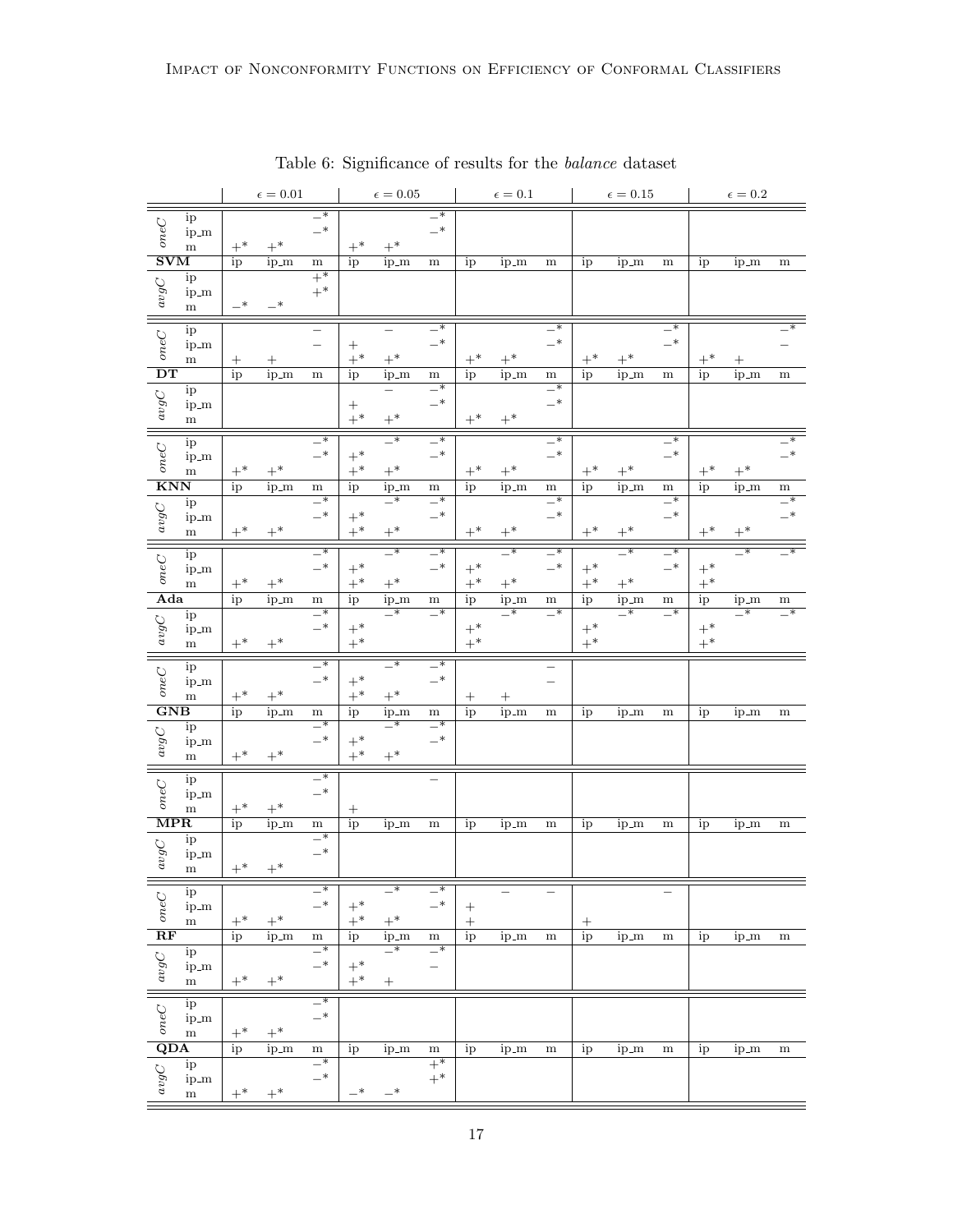The baseline pattern holds for the majority of the cases. In our experimental results, we discussed only the cases which deviate from the baseline pattern. As we saw, such cases do exist, and a particular nonconformity function produces the best values of both metrics for some baseline classifiers or some datasets. However, in most of the cases when the difference between nonconformity functions is observed, *margin* results in better values of oneC and inverse probability results in better values of  $avgC$ . Also, we never observed an inverse pattern, that is *inverse probability* resulting in higher values of *oneC* and margin resulting in lower values of  $avgC$  at the same time. This supports the main finding of the original paper by [Johansson et al.](#page-19-3) [\(2017\)](#page-19-3).

oneC is not always useful. As was discussed in Section [5.2,](#page-6-0) metric oneC can be misleading. For some of the datasets, only half of the singleton predictions contain the true label. In such cases, the minimization of  $avgC$  is preferred over the maximization of oneC. We also showed that the fraction of correct singleton predictions strongly correlates with the performance of the chosen classifier in the baseline scenario. It means that by analyzing this performance, we can estimate how accurate the singleton predictors will be and we can decide which efficiency metric should be considered more important. Also, it was shown that the choice of nonconformity function has little impact on the fraction of correct singleton predictions  $E\_{one}$ .

The baseline performance of the chosen classifier impacts the efficiency of the conformal predictor. In our experiments, we observed that if the performance of the baseline classifier is good, then the choice of nonconformity function tends to have no impact on the efficiency of the resulting conformal classifier. This is the case for iris and wave datasets. In the case of balance dataset, this relationship is less prominent and margin always outperforms  $IP$  and  $IP_M$ . This can be related to the fact that this dataset is unbalanced as opposed to the two other datasets. In this case, the classifier can have problems generating predictions for the minority classes. This will not be reflected in the baseline error due to the little number of instances in these classes. The baseline performance of the underlying classification model also has a direct impact on the efficiency of the resulting conformal classifier. Except for some cases, soon after the value of  $\epsilon$  reaches the value of  $b\_err$ , metric oneC reaches its maximum and starts decreasing. At the same time, the value of  $avgC$  reaches 1 and further decreases, see, for example, results for iris dataset presented in Fig. [1.](#page-9-0) This observation makes sense. When  $\epsilon > b\_err$ , the conformal classifier is allowed to make more mistakes than it does in the baseline scenario. This can be only achieved by generating empty predictions. For such values of  $\epsilon$ , more and more predictions will be singletons or empty what results in the decrease of oneC and  $avgC$ below 1.

#### <span id="page-17-0"></span>6. Conclusions and Future Work

The objective of this paper is to further extend the recent results presented by [Johansson](#page-19-3) [et al.](#page-19-3) [\(2017\)](#page-19-3) stating that there is a relationship between different model-agnostic nonconformity functions and the values of *oneC* and  $\alpha \nu qC$ . Through an empirical evaluation with ANN-based conformal predictors, the authors showed that the usage of *margin* nonconformity function results in higher values of *oneC* and *inverse probability* nonconformity function allows to achieve lower values of  $avgC$ . Next, it is up to the user to decide which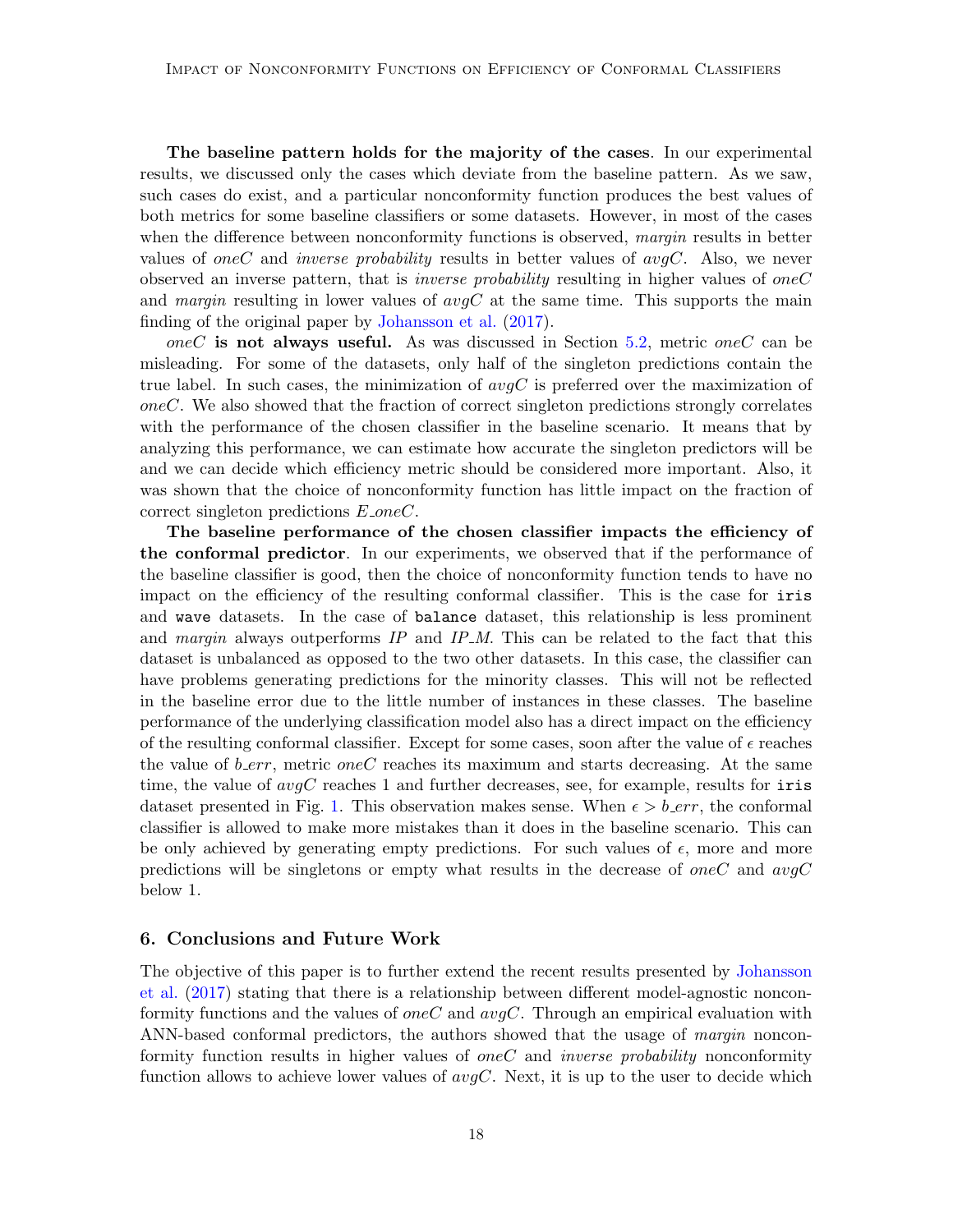metric should be preferred and to choose an appropriate nonconformity function. We aim to check if the same pattern would be observed for other classification algorithms. Through experimental evaluation we showed that the previously observed pattern is supported in most of the cases, however, some classifiers and/or datasets clearly 'prefer' margin. This was observed for KNN classifier and balance dataset. At the same time, *inverse probability* is the best choice of nonconformity function only in a very small number of cases. This can be considered an exception rather than a rule.

We also proposed a method to combine *margin* and *inverse probability* into a model that we denote by  $IP_{\mathcal{M}}$ . We showed that  $IP_{\mathcal{M}}$  can be considered as an improved version of conformal predictor based on IP making this approach preferable for minimization of  $avgC$ in most of the cases. Additionally, it was shown that  $IP_M$  can be the best model in terms of both oneC and  $avgC$  in some cases: MPR-based conformal predictors for glass dataset, and RF-based conformal predictors for cars and wave. The validity of this approach was confirmed experimentally.

Finally, we studied how the effectiveness of the baseline classification algorithm on the given dataset can impact the efficiency of the related conformal predictor. In particular, we showed that a fraction of singleton predictions that contain the true label correlates strongly with the baseline accuracy. This observation suggests that  $oneC$  metric can be misleading in the case of a poorly performing baseline classifier. Our experiments also demonstrate that usually classification algorithms with higher values of baseline accuracy result in more efficient conformal predictors.

Some directions for future work are the following. It can be interesting to confirm that KNN-based conformal predictors work better with margin nonconformity function in the case of other datasets. Further, we would like to study which characteristics of baseline classifiers and datasets make them work better with a particular nonconformity function. For example, for balance dataset SVM-based conformal predictor is the only one that does not 'prefer' *margin* and follows the originally observed pattern. Next, we would like to investigate if the proposed method for combining margin and inverse probability can be improved using the latest results in assembling conformal predictors such as in [Toccaceli](#page-19-13) [\(2019\)](#page-19-13).

#### Acknowledgments

This work was partially supported by the European Union Horizon 2020 research programme within the project CITIES2030 "Co-creating resilient and sustainable food towards FOOD2030", grant 101000640.

## References

- <span id="page-18-0"></span>Vineeth Nallure Balasubramanian, R Gouripeddi, Sethuraman Panchanathan, J Vermillion, A Bhaskaran, and RM Siegel. Support vector machine based conformal predictors for risk of complications following a coronary drug eluting stent procedure. In 2009 36th Annual Computers in Cardiology Conference (CinC), pages 5–8. IEEE, 2009.
- <span id="page-18-1"></span>Giovanni Cherubin. Majority vote ensembles of conformal predictors. Machine Learning, 108(3):475–488, 2019.